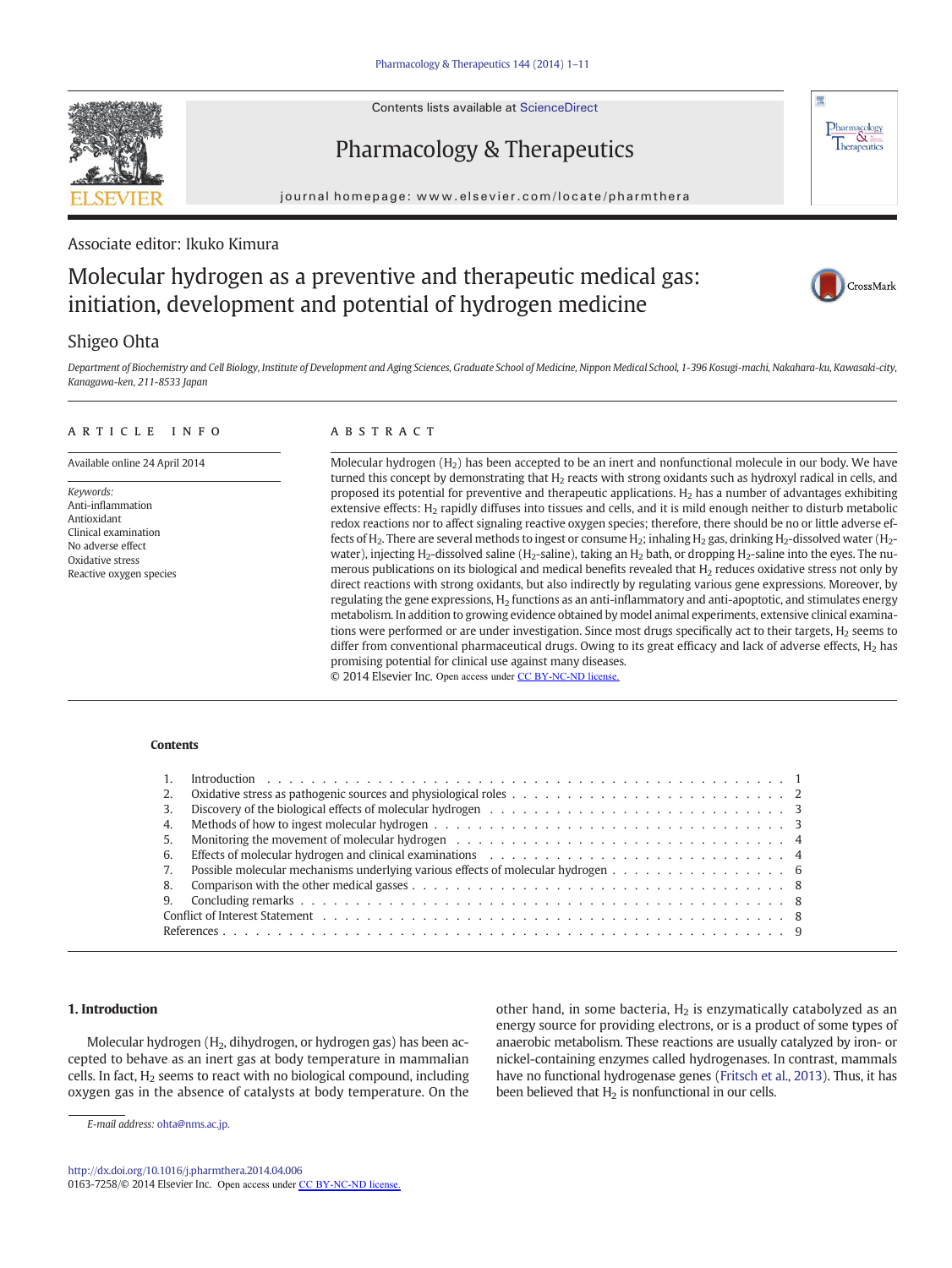We turned this concept in a publication in 2007 that  $H<sub>2</sub>$  acts as a therapeutic and preventive antioxidant by selectively reducing highly strong oxidants such as hydroxyl radical (•OH) and peroxynitrite (ONOO<sup>-</sup>) in cells, and that H<sub>2</sub> exhibits cytoprotective effects against oxidative stress ([Ohsawa et al., 2007\)](#page-9-0). Since then, a large number of studies have explored therapeutic and preventive effects of  $H_2$ . These published papers cover many biological effects against oxidative stress in almost all organs [\(Ohta, 2011, 2012](#page-9-0)). Moreover, it has been revealed that  $H_2$  has more functions, including anti-inflammatory, anti-apoptotic, and anti-allergic effects, and that  $H_2$  stimulates energy metabolism, in most tissues of model animals. Until 2013, the number of publications on its biologically or medically beneficial effects had been increasing and had surpassed ~300 as shown in Fig. 1. Previous review articles mainly introduced various cellular and animal experiments [\(Ohta, 2011,](#page-9-0) [2012](#page-9-0)).

In addition to publications on model animal experiments, more than 10 papers on clinical examinations have been published. Thus, this article will review the results of recent clinical examinations toward actual applications. Moreover, this review article will look back the discovery process of the biological effects of  $H_2$ , and propose the possible mechanisms to explain the effects of  $H<sub>2</sub>$ .

#### 2. Oxidative stress as pathogenic sources and physiological roles

#### 2.1. Oxidative stress as pathogenic sources

Reactive oxygen species (ROS) are generated inside the body throughout our daily lives as a side-product of energy metabolism by oxidative phosphorylation in every aerobic organism. Occasionally, excess ROS are produced, such as smoking or air pollution, exposure to ultraviolet or irradiation rays, hard exercise, physical or psychological stress, and so on ([Liu et al., 1996; Agarwal, 2005; Harma et al., 2006;](#page-9-0) [Tanriverdi et al., 2006; Grassi et al., 2010\)](#page-9-0). When ROS are produced excessively or endogenous antioxidant capacity is diminished, indiscriminate oxidation elicits harmful effects, resulting in "oxidative stress". Acute oxidative stress arises from various different situations: inflammation, ischemia reperfusion in cardiac or cerebral infarction, organ transplantation, and cessation of operative bleeding, or others [\(Ferrari et al., 1991; Vaziri & Rodriguez-Iturbe, 2006; Reuter et al.,](#page-8-0) [2010\)](#page-8-0). Mounting evidence has established strong links between chronic oxidative stress and a wide variety of pathologies, including malignant diseases, diabetes mellitus, atherosclerosis, and chronic inflammatory processes as well as many neurodegenerative diseases and the aging process [\(Andersen, 2004; Bagul & Banerjee, 2013; El Assar et al., 2013;](#page-8-0) [Kim & Byzova, 2014\)](#page-8-0). Under normal conditions, ROS induced by strenuous exercise results in muscle fatigue [\(Westerblad & Allen, 2011\)](#page-10-0).



Fig. 1. The number of publications on biological effects of molecular hydrogen in each year.

#### 2.2. The process of generation of oxygen species

As a first step in generating ROS, superoxide anion radicals  $(O_{2}^{\bullet -})$ are the primary ROS mostly generated by electron leakage from the mitochondrial electron transport chain ([Finkel & Holbrook, 2000;](#page-8-0) [Turrens, 2003; Andersen, 2004; Lin & Beal, 2006](#page-8-0)). Superoxide dismutase (SOD) enzymatically converts  $O_2$ <sup>-</sup> to hydrogen peroxide (H<sub>2</sub>O<sub>2</sub>), which is metabolized to generate water  $(H<sub>2</sub>O)$ . Very reactive  $\cdot$ OH is generated from  $H_2O_2$  via the Fenton or Weiss reaction in the presence of catalytically active metals, such as  $Fe^{2+}$  and  $Cu^{+}$  ([Halliwell &](#page-8-0) [Gutteridge, 1992](#page-8-0)). Reaction of  $O_2$   $\sim$  with nitric oxide ( $\cdot$ NO) generates ONOO−, which is a very active nitrogen species (RNS) [\(Radi, 2013](#page-9-0)). •OH is the major cause of the oxidation and destruction of biomolecules by the direct reaction or by triggering the chain reaction of free radicals [\(Lipinski, 2011\)](#page-9-0). Ionizing radiation, including cosmic rays also generates •OH as a damaging intermediate through interaction with water, a process termed radiolysis ([Schoenfeld et al., 2011, 2012\)](#page-9-0).

Other enzymes, including NADPH oxidases, cytochrome p450s, lipoxygenase, cyclooxygenase, and xanthine oxidase, also participate in ROS generation in the immuno- or detoxifying-system [\(Droge, 2002\)](#page-8-0).

#### 2.3. Physiological roles of  $H_2O_2$

As mentioned above, ROS had historically been believed to cause cellular damage and to lack physiological functions. Indeed, accumulation of oxidative damage by ROS has been linked to multiple pathologies, as mentioned above. Cellular redox homeostasis is, however, a delicate balance between ROS production and the antioxidant system [\(Bashan et al., 2009; Brewer et al., 2013\)](#page-8-0). Oxidative stress is now appreciated to function as signaling molecules to regulate a wide variety of physiology ([Liu et al., 2005; Bell et al., 2007a,b](#page-9-0)).  $H<sub>2</sub>O<sub>2</sub>$  was shown to be required for cytokine, insulin, growth factor, AP-1, c-Jun N-terminal kinase 1 (JNK1), p53, and nuclear factor kappa B (NF-κB) signaling and to promote phosphatase-inactivation by cysteine oxidation ([Finkel,](#page-8-0) [1998; Chandel et al., 2000a,b;](#page-8-0)). These reactions provide a plausible biochemical mechanism by which ROS can impinge on signaling pathways. There have been numerous reports highlighting the importance of ROS-dependent signaling in a variety of systems ([Salganik, 2001;](#page-9-0) [Sauer et al., 2001; Collins et al., 2012\)](#page-9-0).

Additionally, oxidative stress caused by  $H_2O_2$  and  $\cdot$ NO induces enzymes involved in anti-oxidation and tolerance to protect cells against oxidative stress [\(Endo et al., 2009; Ristow & Zarse, 2010\)](#page-8-0). For example, translocation of NF-E2-related factor 2 (Nrf2) into the nucleus leads to the regulation of gene expression involved in defense systems against oxidative stress ([Jazwa & Cuadrado, 2010\)](#page-8-0) and other toxic sources including heavy metals ([Gan & Johnson, 2013](#page-8-0)). Moreover,  $H_2O_2$  is a key factor to regulate cellular differentiation ([Tsukagoshi et al., 2010](#page-10-0) [Tormos et al., 2011](#page-10-0)), the immune system [\(West et al., 2011; Zhou](#page-10-0) [et al., 2011](#page-10-0)), autophagy [\(Li et al., 2012; Garg et al., 2013](#page-9-0)) and apoptosis [\(Mates et al., 2012\)](#page-9-0). Thus, it is crucial not to completely eliminate  $H_2O_2$ to maintain homeostasis.

#### 2.4. Exploration of an ideal antioxidant

Although antioxidant therapy or prevention of various diseases is expected owing to the clinical importance of oxidative damage, antioxidants have been of limited therapeutic success ([Steinhubl, 2008\)](#page-9-0). Antioxidant supplements have exhibited little effect on preventing cancer, myocardial infarction and atherosclerosis, but rather conversely have increased mortality ([Bjelakovic et al., 2007; Hackam, 2007; Brambilla](#page-8-0) [et al., 2008; Steinhubl, 2008; Hercberg et al., 2010\)](#page-8-0); thus, it is very important to be aware of side effects in developing an effective antioxidant for the prevention of oxidative stress-related diseases.

Under these situations, an ideal antioxidant molecule is expected to mitigate excess oxidative stress, but not disturb the redox homeostasis. In other words, the ideal molecule should not reduce signaling molecules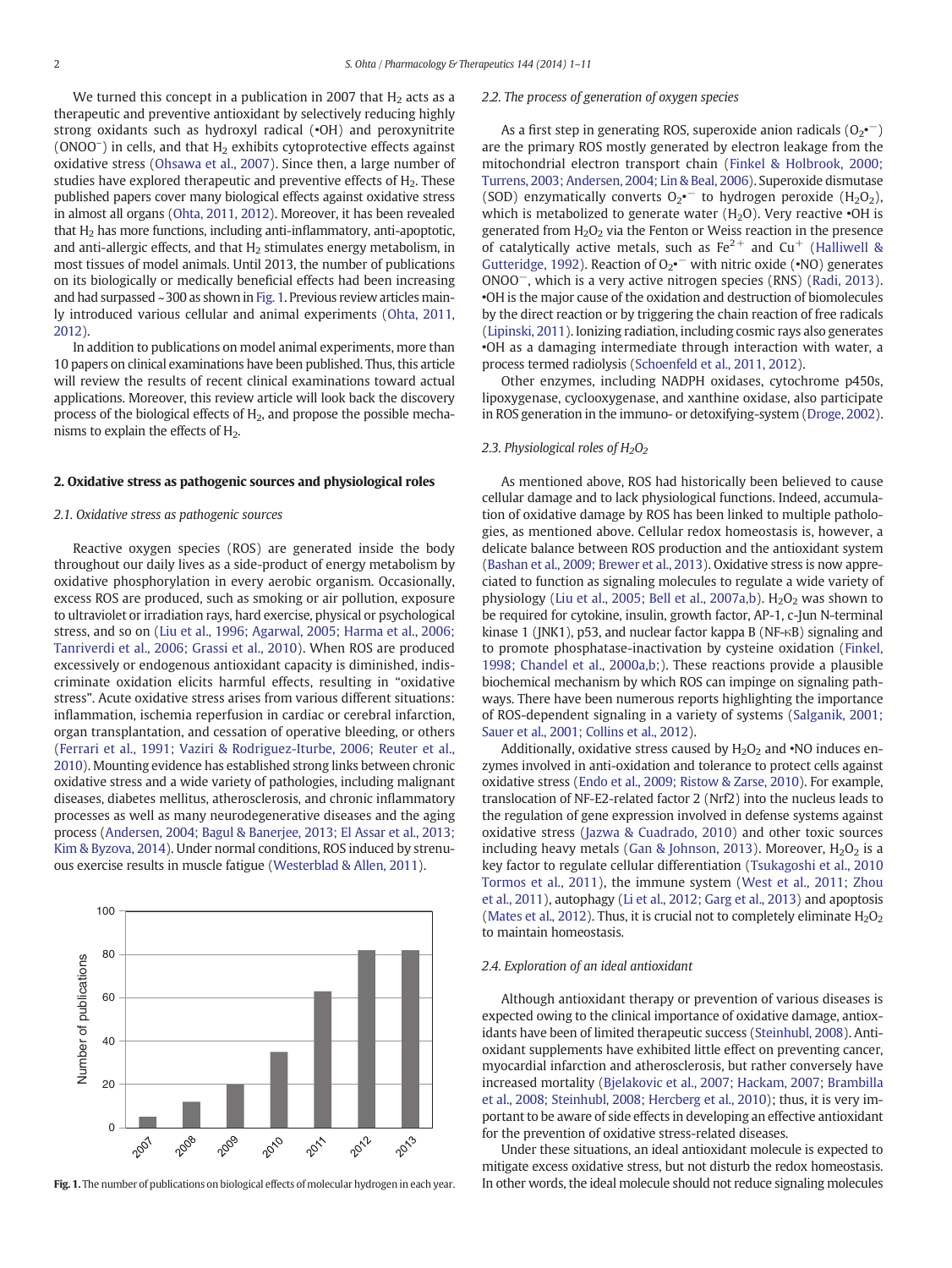such as  $H_2O_2$  but should effectively reduce strong oxidants such as  $\cdot$ OH. After experiments, we have reached the current conclusion that the ideal antioxidant could be  $H<sub>2</sub>$ .

#### 3. Discovery of the biological effects of molecular hydrogen

During the process of searching for the ideal antioxidant, we infused  $H_2$  into culture medium without changing pH,  $O_2$  and  $CO_2$  concentrations or other conditions. When cultured PC12 cells were exposed to oxidative stress by treatment with antimycin A, an inhibitor of the mitochondrial electron translocation chain, the cells apparently shrank and extended short fibers in response to oxidative stress (Fig. 2A). In contrast, when the cells were treated with the inhibitor in the presence of  $H_2$ , the cells did not change their shape (Fig. 2B). In  $H_2$ -degassed medium from H<sub>2</sub>-medium, the cells again responded to oxidative stress. This finding indicates that  $H_2$  affected no components in the original medium, but directly acted to the cells. By this finding of the first experiment, we foresaw that  $H_2$  has great potential for actual clinical use.

After this experiment, we tried to identify the target of  $H_2$  in cultured cells.  $H<sub>2</sub>$  dissolved in culture medium did not change the cellular levels of  $O_2$ <sup>-</sup> and  $H_2O_2$ , as judged by the fluorescent signals of MitoSOX and dichlorofluorescein-diacetate (DCF-DA), respectively. Additionally,  $H_2$ did not decrease the cellular level of  $\cdot$ NO. In contrast, H<sub>2</sub> treatment significantly decreased levels of •OH, as judged by the decrease in the fluorescent signal of hydroxyphenyl fluorescein (HPF) [\(Setsukinai et al.,](#page-9-0) [2003\)](#page-9-0). Moreover, the decrease in the cellular  $\cdot$ OH level by H<sub>2</sub> was confirmed by spin trapping technology ([Halliwell & Gutteridge, 1992](#page-8-0)).

The selective reduction of ROS can be explained by the marked oxidative strength of •OH, as shown in Fig. 3, which was profiled according to published data [\(Setsukinai et al., 2003](#page-9-0)). This means that •OH is strong enough to react with even inert  $H_2$ , but that  $O_2$ <sup>\*</sup>,  $H_2O_2$ , and  $\cdot$ NO are insufficient to react with  $H_2$  according to their activities. In other words,  $H_2$  is mild enough neither to disturb metabolic redox reactions nor to affect ROS that function in cellular signaling.

#### 4. Methods of how to ingest molecular hydrogen

#### 4.1. Safety of molecular hydrogen

Previous review articles have summarized the nature of  $H_2$  as a chemical element ([Ohta, 2011, 2012](#page-9-0)). Here, the following point should be emphasized regarding the safety of  $H_2$  for medical use:  $H_2$  gas is flammable only at temperatures higher than 527 °C, and explodes by a rapid chain reaction with  $O<sub>2</sub>$  only in the explosive range of  $H<sub>2</sub>$  concentration (4-75%, vol/vol). Thus,  $H_2$  can be used for medical applications without surplus worries by several ingestion methods because



Fig. 3. Relative oxidative activities in each reactive oxygen and nitrogen species. This graph is illustrated based on data from a previous publication ([Setsukinai et al., 2003](#page-9-0)).

inhalation of  $1-4\%$  H<sub>2</sub> gas exhibits great efficacy [\(Ohsawa et al., 2007;](#page-9-0) [Hayashida et al., 2008](#page-9-0)).

#### 4.2. Inhalation of hydrogen gas

Inhalation of  $H<sub>2</sub>$  gas is a straightforward therapeutic method.  $H<sub>2</sub>$  gas can be inhaled through a ventilator circuit, facemask or nasal cannula. Since inhaled  $H_2$  gas acts rapidly, it may be suitable for defense against acute oxidative stress. In particular, inhalation of gas does not affect blood pressure [\(Ohsawa et al., 2007\)](#page-9-0); on the other hand, drip infusion of drugs increases blood pressure and causes serious obstacles during the treatment of myocardial infarction.

By a clinical examination, Ono et al. showed that inhalation of 3–4%  $H<sub>2</sub>$  gas reached a plateau at approximately 10–20 μM in the arterial and venous blood, respectively, in about 20 min and affected no physiological parameters, suggesting no adverse effects ([Ono et al., 2012a](#page-9-0)).

#### 4.3. Oral ingestion by drinking hydrogen water

Inhalation of  $H<sub>2</sub>$  gas may be unsuitable or impractical for continuous  $H<sub>2</sub>$  consumption in daily life for preventive use. In contrast, solubilized  $H_2$  (H<sub>2</sub>-dissolved water; namely, H<sub>2</sub>-water) may be beneficial since it is a portable, easily administered and safe way to ingest  $H<sub>2</sub>$  [\(Nagata](#page-9-0) [et al., 2009; Nakashima-Kamimura et al., 2009](#page-9-0)). H<sub>2</sub> can be dissolved in water up to 0.8 mM (1.6 mg/L) under atmospheric pressure at room temperature without changing pH. Although ad libitum drinking saturated H<sub>2</sub>-water was more effective than diluted one, 80  $\mu$ M of H<sub>2</sub>water was still effective for improving obesity ([Kamimura et al., 2011](#page-8-0)).



Fig. 2. Photographs of cultured PC12 exposed to oxidative stress by treatment with antimycin A without (A) or with (B) hydrogen in media.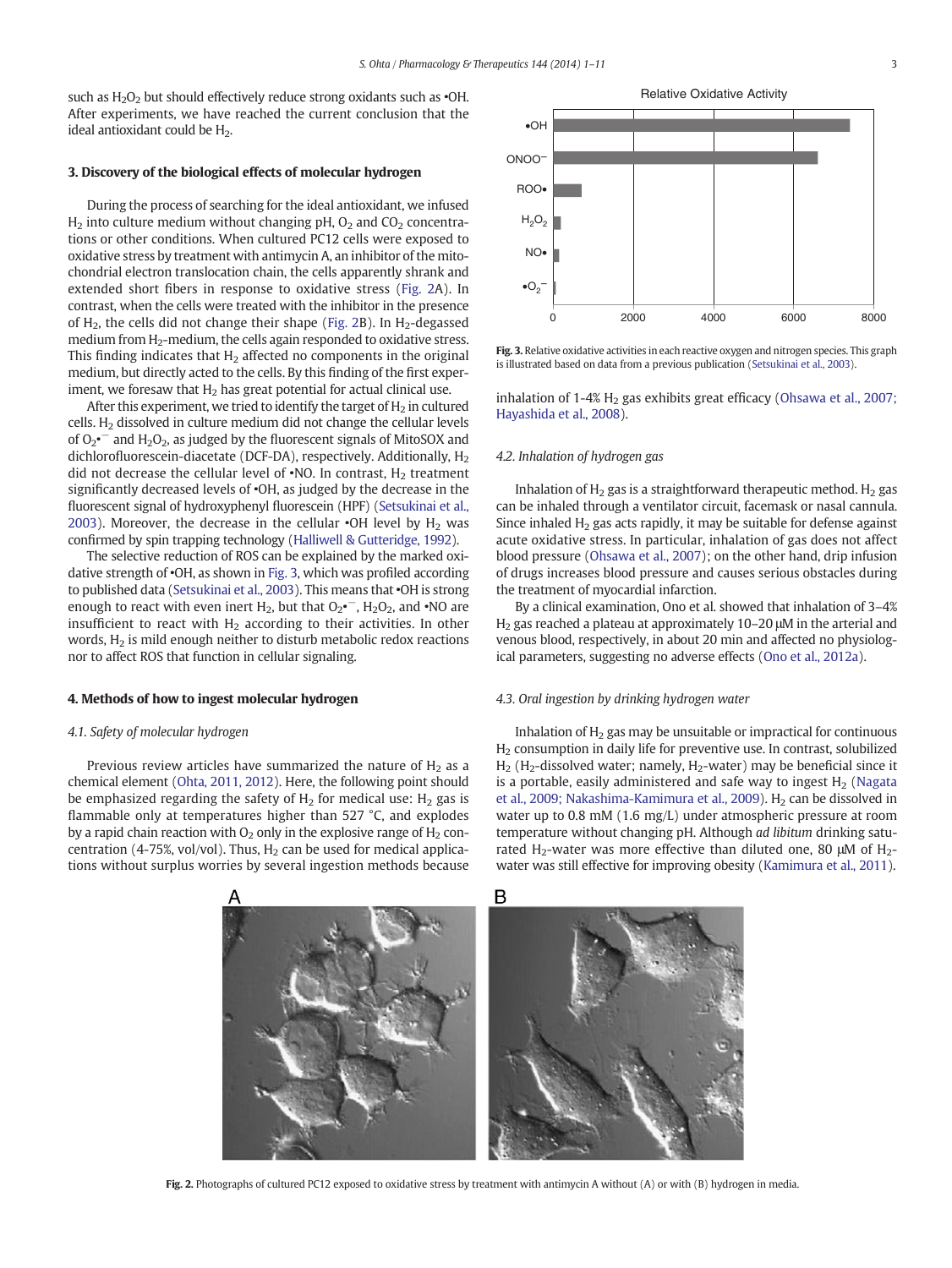$H<sub>2</sub>$ -water can be made by several methods: infusing  $H<sub>2</sub>$  gas into water under high pressure, electrolyzing water to producing  $H<sub>2</sub>$ , and reacting of magnesium metal or its hydride with water. These methods may be applicable not only to water but also to other solvents.  $H_2$  penetrates the glass and plastic walls of any vessels in a short time, while aluminum containers are able to retain hydrogen gas for a long time.

#### 4.4. Injection of hydrogen-saline

 $H<sub>2</sub>$  is intravenously or intraperitoneally injectable as  $H<sub>2</sub>$ -saline  $(H<sub>2</sub>-dissolved saline)$ , which allows the delivery of  $H<sub>2</sub>$  with great efficacy in model animals ([Cai et al., 2009; Sun et al., 2011a,b; G.M.](#page-8-0) [Li et al., 2013\)](#page-8-0).

Nagatani et al. performed an open-label, prospective, non-randomized study of intravenous  $H_2$  administration in 38 patients hospitalized for acute ischemic stroke. All patients received an  $H<sub>2</sub>$  intravenous solution (200 mL twice a day) immediately after the diagnosis of acute ischemic stroke. Data from this study indicated that an  $H_2$  intravenous solution is safe for patients with acute cerebral infarction, including patients treated with tissue-plasminogen activator (t-PA) ([Nagatani et al., 2013](#page-9-0)).

#### 4.5. Direct incorporation of molecular hydrogen by diffusion: Eye-drop, bath and cosmetics

Alternatively,  $H_2$ -loaded eye drops were prepared by dissolving  $H_2$ in saline and directly administering to the ocular surface [\(Oharazawa](#page-9-0) [et al., 2010; Kubota et al., 2011](#page-9-0)).

 $H<sub>2</sub>$  delivery to cardiac grafts during cold preservation using a hydrogen-supplemented water bath efficiently ameliorated myocardial injury due to cold ischemia and reperfusion. This device to saturate organs with H<sub>2</sub> during cold storage merits further investigation for possible therapeutic and preventative use during transplantation [\(Noda et al., 2013\)](#page-9-0).

H2 should easily penetrate the skin and is distributed throughout the body via blood flow. Thus, taking a warm water bath with dissolved  $H_2$ is a method of incorporating  $H_2$  into the body in daily life. Indeed, powders that produce  $H_2$  baths are commercially available in Japan.

#### 5. Monitoring the movement of molecular hydrogen

H2 has a number of advantages as a potential antioxidant. It has favorable distributing characteristics with its own physical ability to penetrate biomembranes and diffuse into the cytosol.  $H_2$  rapidly reaches the nucleus and mitochondria to protect nuclear DNA and mito-chondria [\(Ohsawa et al., 2007\)](#page-9-0). Moreover,  $H_2$  passes through the bloodbrain barrier although most antioxidant compounds cannot.

 $H<sub>2</sub>$  in blood can be monitored by the following method; venous or arterial blood is collected in a closed aluminum bag with no dead space, followed by the addition of a definite volume of air into the bag.  $H<sub>2</sub>$  in the air phase transferred from the blood can be measured by gas chromatography. The inhalation of  $H_2$  actually increased  $H_2$  dissolved in arterial blood in a  $H_2$  gas concentration-dependent manner, and the  $H<sub>2</sub>$  levels in venous blood were lower than in arterial blood; the different level between arterial and venous blood indicates the amount of H2 incorporated and consumed into tissues [\(Ohsawa et al., 2007](#page-9-0)).

In a clinical examination, Ono et al. also showed a difference in  $H_2$ concentrations between arterial and venous blood [\(Ono et al., 2012a\)](#page-9-0).

The gaseous diffusion of  $H_2$  can be monitored inside various tissues by detecting with a specific electrode. For example,  $H_2$  concentration has been monitored within the rat myocardium. The electrode was inserted into the 'at risk' area for infarction to estimate the diffusion of H2 into the ischemic myocardium area after coronary artery occlusion. H2 concentration was increased by its diffusion even with coronary artery occlusion ([Hayashida et al., 2008](#page-8-0)).

Moreover, we devised eye drops with dissolved  $H_2$  to directly administer  $H<sub>2</sub>$  to the retina, and monitored the time course of changes in H<sub>2</sub> levels using a needle-shaped hydrogen sensor electrode inserted through the sclera to the vitreous body in rats.  $H<sub>2</sub>$  could reach the vitreous body by administering  $H<sub>2</sub>$  saturated in normal saline. When  $H<sub>2</sub>$  eye drops were administered continuously, approximately  $70\%$  H<sub>2</sub> was detected on the ocular surface [\(Oharazawa et al., 2010\)](#page-9-0).

When water saturated with  $H_2$  was placed into the stomach of a rat, H2 was detected at several μM in blood ([Nagata et al., 2009;](#page-9-0) [Nakashima-Kamimura et al., 2009\)](#page-9-0). Moreover, hepatic  $H_2$  was monitored with a needle-type hydrogen electrode, and hepatic glycogen maintained  $H_2$  after oral administration of  $H_2$ -water, partly explaining why consumption of even a small amount of  $H_2$  over a short dwell time could efficiently improve various disease models ([Kamimura et al., 2011\)](#page-8-0).

When seven adult volunteers drank  $H_2$ -water, the  $H_2$  content of their expired breath was measured by gas chromatography with a semi-conductor [\(Shimouchi et al., 2012\)](#page-9-0). The ingestion of  $H_2$ -water rapidly increased breath  $H<sub>2</sub>$  content to its maximal level 10 min after ingestion and thereafter decreased to the baseline level within 60 min. The loss of  $H<sub>2</sub>$  from the water during the experimental procedures accounted for 3% or less of the  $H_2$ .  $H_2$  release from the skin surface was estimated as approximately 0.1%. Based on the remaining  $H_2$  mass balance, approximately 40% of  $H<sub>2</sub>$  that had been drunk was consumed inside the body. This report suggests that exogenous  $H_2$  is at least partially trapped by oxygen radicals, such as •OH [\(Shimouchi et al., 2012\)](#page-9-0).

#### 6. Effects of molecular hydrogen and clinical examinations

#### 6.1. Safety of molecular hydrogen for humans

 $H_2$  has advantages from the aspect of toxicity:  $H_2$  has no cytotoxicity even at high concentration [\(Abraini et al., 1994; Lillo et al., 1997;](#page-8-0) [Fontanari et al., 2000; Lillo & Parker, 2000](#page-8-0)). Safety standards have been established for high concentrations of  $H_2$  gas for inhalation since high-pressure  $H_2$  gas is used in deep-diving gas mixes to prevent decompression sickness and arterial gas thrombi [\(Fontanari et al., 2000\)](#page-8-0). Importantly for clinical use, the safety of  $H_2$  for humans is demonstrated by its application of an extremely high concentration of  $H_2$  gas in Hydreliox, an exotic, breathing gas mixture of  $49\%$  H<sub>2</sub>, 50% helium and  $1\%$  O<sub>2</sub>, which is used to prevent decompression sickness and nitrogen narcosis during very deep technical diving [\(Abraini et al., 1994; Lillo](#page-8-0) [et al., 1997; Fontanari et al., 2000; Lillo & Parker, 2000](#page-8-0)). Considering that  $H<sub>2</sub>$  is an inert gas and nonfunctional in our body, its lack of toxic effects is easily understandable. As mentioned above, inhalation of 1–4% H2 gas exhibits great efficacy ([Ohsawa et al., 2007; Hayashida et al.,](#page-9-0) [2008\)](#page-9-0).

Many reports have supported that  $H<sub>2</sub>$  exhibited great efficacy in extensive disease models regardless of the ingestion methods of  $H<sub>2</sub>$  as summarized in [Fig. 4](#page-4-0). This review article focuses mainly on clinical examinations.

#### 6.2. Protective effects against reperfusion injury

Ischemia/reperfusion induces serious oxidative stress, and its injuries should be considered in many clinical treatments. Inhalation of  $H_2$ gas improved ischemia/reperfusion injuries in cerebral [\(Ohsawa et al.,](#page-9-0) [2007](#page-9-0)) and myocardial infarction [\(Hayashida et al., 2008; Yoshida](#page-8-0) [et al., 2012\)](#page-8-0). Hydrogen-saline protected renal ischemia-reperfusion injury [\(Wang et al., 2011\)](#page-10-0). All clinical manifestations related to postcardiac arrest (CA) syndrome are attributed to ischemia/reperfusion injury in various organs, including the brain and heart.  $H_2$  gas inhalation yielded great improvement in survival and the neurological deficit score in post-CA syndrome in a rat model [\(Hayashida et al., 2012](#page-8-0)).

H2 also mitigated damage during the transplantation of various organs by  $H_2$  gas ([Buchholz et al., 2008](#page-8-0)), or  $H_2$ -water ([Cardinal et al.,](#page-8-0)  $2010$ ) and H<sub>2</sub>-preservation solution ([Noda et al., 2013](#page-9-0)).

Ono et al. intravenously administered  $H_2$ -saline with Edaravone, a clinically approved radical scavenger, in 8 patients with acute brain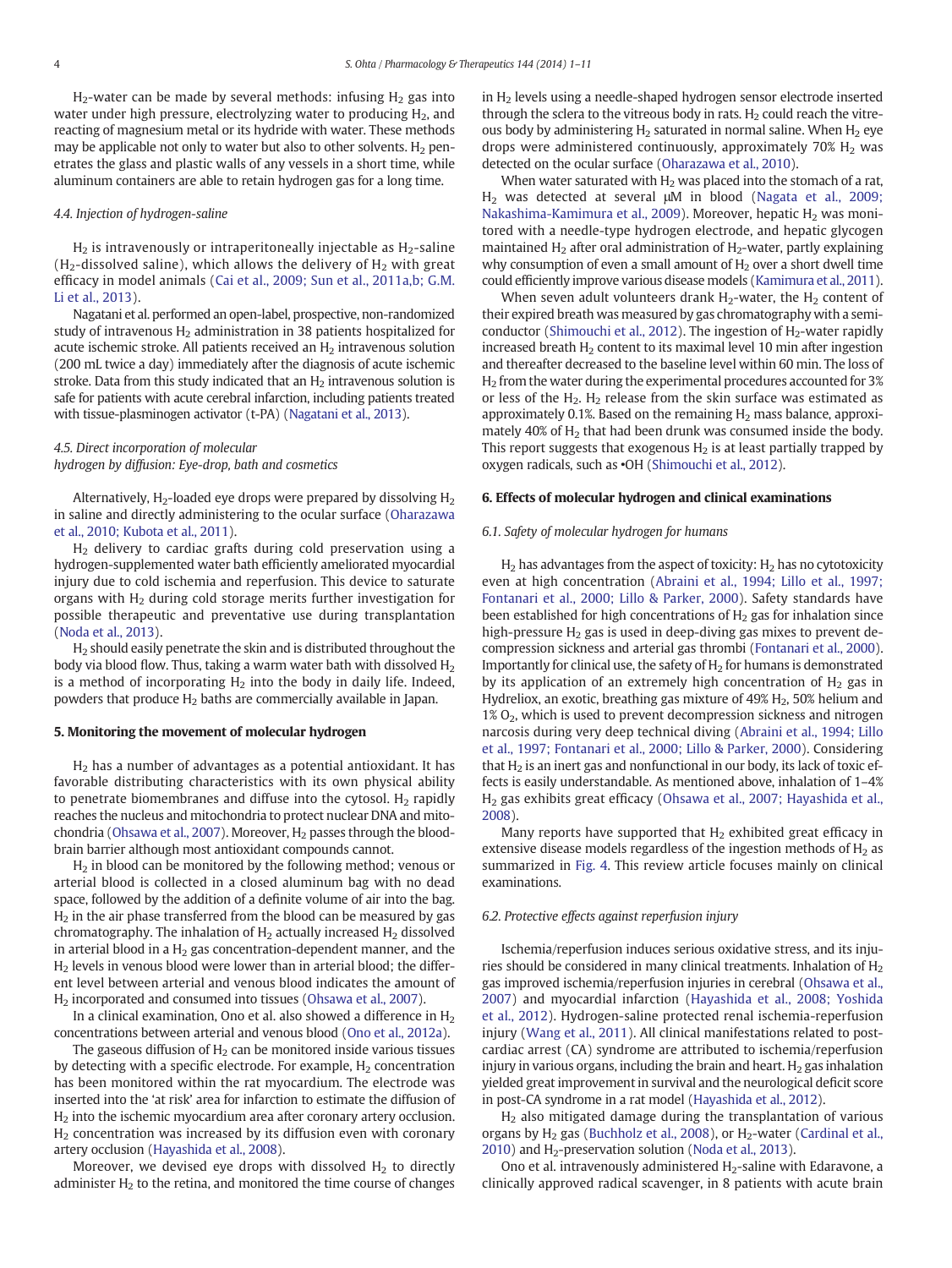<span id="page-4-0"></span>

Fig. 4. Summary of potential of various preventive and therapeutic effects of H<sub>2</sub>.

stem infarction and compared magnetic resonance imaging (MRI) indices of 26 patients who received Edaravone alone. The relative diffusionweighted images (rDWIs), regional apparent diffusion coefficients (rADCs), and pseudo-normalization time of rDWI and rADC were all improved with the combined infusion of  $H<sub>2</sub>$  with Edaravone ([Ono](#page-9-0) [et al., 2011](#page-9-0)).

#### 6.3. Protective effects against neurodegeneration

Chronic oxidative stress is widely accepted as one of the causes of neurodegeneration, including dementia and Parkinson disease (PD) [\(Andersen, 2004; Federico et al., 2012](#page-8-0)). Experimental oxidative stress in the brain can be induced by chronic physical restraint stress and can impair learning and memory ([Liu et al., 1996; Abrous et al., 2005](#page-9-0)). Additionally, neural proliferation in the dentate gyrus of the hippocampus is suppressed by the restraint stress [\(Abrous et al., 2005](#page-8-0)). Drinking H2-water suppressed the increase in this oxidative stress and prevented this cognitive impairment ([Nagata et al., 2009\)](#page-9-0). Moreover,  $H_2$ -water restored neural proliferation in the dentate gyrus of the hippocampus in this model animal ([Nagata et al., 2009](#page-9-0)). Since antidepressants increase adult neurogenesis [\(Becker & Wojtowicz, 2007; Sahay & Hen,](#page-8-0)  $2007$ ),  $H<sub>2</sub>$ -water may be applicable for improving depression and some mental disorders.

In PD, mitochondrial dysfunction and the associated oxidative stress are major causes of dopaminergic cell loss in the substantia nigra [\(Yoritaka et al., 1996; Schapira, 2008](#page-10-0)).  $H_2$  in drinking water was given before or after stereotactic surgery for 6-hydroxydopamine-induced nigrostrital degeneration in a rat model of PD.  $H_2$ -water prevented both the development and progression of nigrostriatal degeneration in rats [\(Fu et al., 2009\)](#page-8-0). Moreover, drinking H<sub>2</sub>-water also suppressed dopaminergic neuronal loss in another PD mice model induced by MPTP (1-methyl-4-phenyl-1,2,3,6-tetrahydropyridine) ([Fujita et al., 2009](#page-8-0)).

In a placebo-controlled, randomized, double-blind, parallel-group clinical pilot study, the efficacy of H<sub>2</sub>-water in patients with levodopamedicated PD was assessed [\(Yoritaka et al., 2013\)](#page-10-0). Participants drank 1 L per day of  $H_2$ -water or pseudo water for 48 weeks. Total Unified Parkinson's Disease Rating Scale (UPDRS) scores in the H<sub>2</sub>-water group ( $n = 9$ ) improved, whereas UPDRS scores in the placebo group

 $(n = 8)$  worsened. Despite the low number of patients and the short duration of the trial, the difference was significant ( $P < .05$ ).

#### 6.4. Preventive effects against metabolic syndrome

Drinking H<sub>2</sub>-water stimulates energy metabolism [\(Kamimura et al.,](#page-8-0) [2011\)](#page-8-0). H<sub>2</sub>-water significantly alleviated fatty liver in  $db/db$  mice, which is a type 2 diabetes model mice with obesity, as well as high fat-diet-induced fatty liver in wild-type mice. Long-term  $H_2$ -water drinking significantly decreased fat and body weights, despite no increase in the consumption of diet and water, in db/db mice. Moreover, drinking  $H_2$ -water decreased levels of plasma glucose, insulin, and triglyceride by stimulating energy metabolism [\(Kamimura et al., 2011](#page-8-0)).

Beneficial roles of  $H_2$ -water in the prevention of potential metabolic syndrome were reported by 3 independent clinical studies as follows.

Kajiyama et al. performed a randomized, double-blinded, placebocontrolled, crossover study in 30 patients with diabetes mellitus type II and 6 patients with impaired glucose tolerance. The patients consumed either 900 mL  $H_2$ -water or placebo water for 8 weeks, with a 12-week washout period. Statistical significance was observed in the improvement of electronegative charge-modified low-density lipoprotein (LDL)-cholesterol, small dense LDL, and urinary 8-isoprostanes. In four of six patients with impaired glucose tolerance,  $H_2$  improved their indexes of the oral glucose tolerance test to a normal level [\(Kajiyama et al., 2008](#page-8-0)).

Nakao et al. performed an open-label trial in 20 subjects with potential metabolic syndrome ([Nakao et al., 2010b](#page-9-0)). The participants drank  $H_2$ -water (1.5–2.0 L/day) for 8 weeks and showed an increase in urinary SOD; a decrease in urinary thiobarbituric acid reactive substances (TBARS), a marker of lipid peroxidation; an increase in high-densitylipoprotein (HDL)-cholesterol; and a decrease in total cholesterol.

Song et al. characterized the effects of  $H_2$ -water (0.9–1.0 L/day) on the content, composition, and biological activities of serum lipoproteins in 20 patients with potential metabolic syndrome. Serum analysis showed that drinking  $H_2$ -water for 10 weeks resulted in decreased serum total-cholesterol (TC) and LDL-cholesterol levels. In addition, H2-water significantly improved i) protection against LDL oxidation, ii) inhibition of tumor necrosis factor- $\alpha$  (TNF- $\alpha$ )-induced monocyte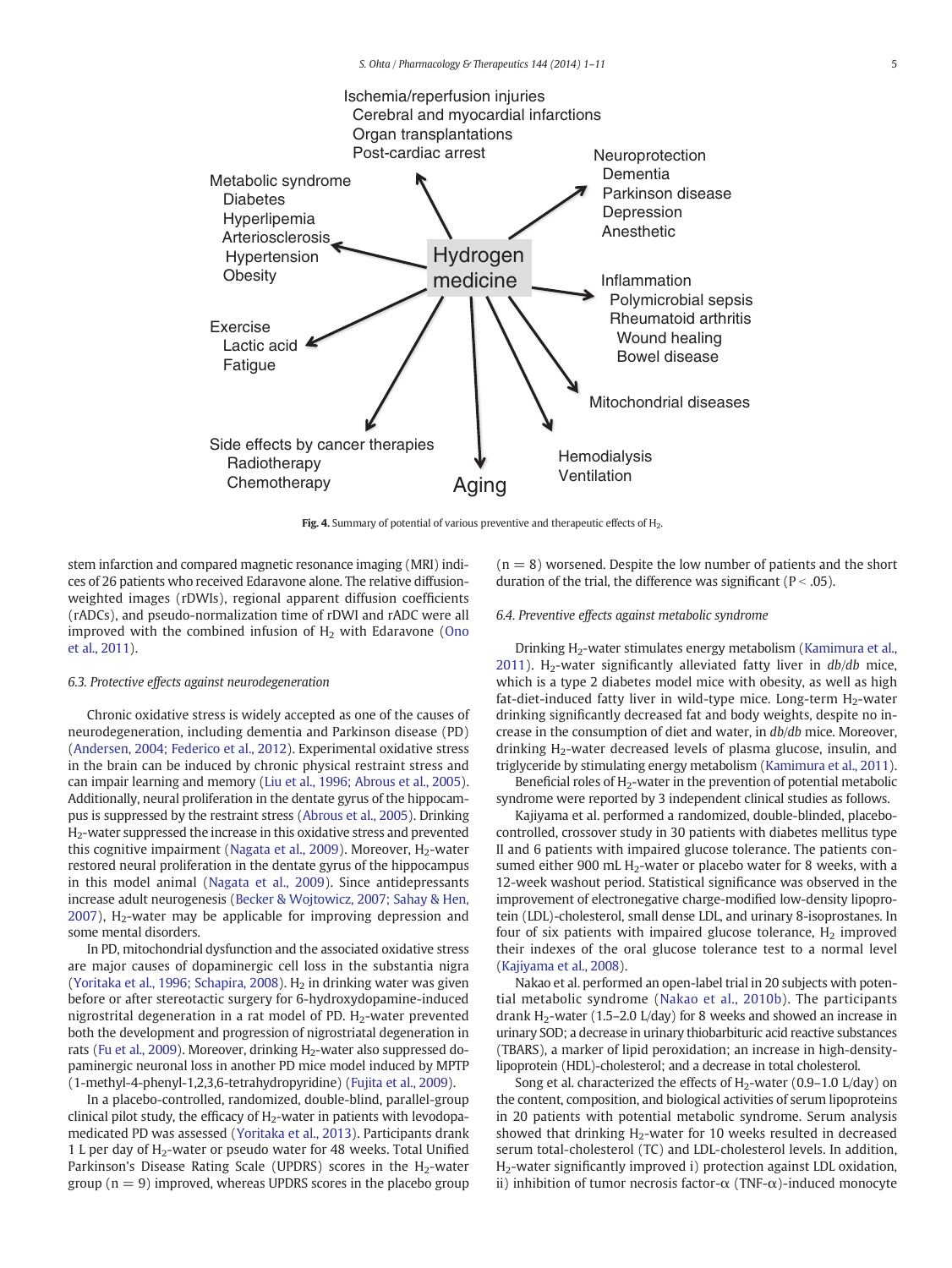adhesion to endothelial cells, iii) stimulation of cholesterol efflux from macrophage foam cells, and iv) protection of endothelial cells from TNF- $\alpha$ -induced apoptosis ([Song et al., 2013\)](#page-9-0).

Taken together, these results strongly suggest the benefits of drinking H2-water in patients with metabolic syndrome.

#### 6.5. Suppressive effects on inflammation

H2 reduced inflammation in experimental model animals induced by concanavalin A ([Kajiya et al., 2009\)](#page-8-0), dextran sodium sulfate [\(Kajiya et al., 2009\)](#page-8-0), lipopolysaccharide (LPS) [\(Xu et al., 2012; Chen](#page-10-0) [et al., 2013](#page-10-0)), Zymosan, an inducer of generalized inflammation ([Xie](#page-10-0) [et al., 2010b](#page-10-0)), and polymicrobial sepsis [\(G.M. Li et al., 2013\)](#page-9-0).  $H_2$  gas, H<sub>2</sub>-saline and H<sub>2</sub>-water decreased the levels of pro-inflammatory cytokines to suppress inflammation.

Rheumatoid arthritis (RA) is a chronic inflammatory disease characterized by the destruction of bone and cartilage. Ishibashi et al. administered H<sub>2</sub>-water containing 4–5 mg/L H<sub>2</sub> (high H<sub>2</sub>-water) (0.5 L/day) for 4 weeks to 20 patients with RA. Urinary 8-hydroxy-deoxyguanine (8-OHdG) was significantly reduced by  $14.3\%$  (P < 0.01) on average. Disease activity (DAS28, using C-reactive protein levels also decreased  $(P < 0.01)$  during the same period. After the washout period, both the urinary 8-OHdG and the mean DAS28 had decreased compared to the end of the drinking period. During the second drinking period, the mean DAS28 was reduced ( $P < 0.01$ ). All the 5 patients with early RA  $d$ uration  $\le$  12 months) who did not show antibodies against cyclic citrullinated peptides (ACPAs) achieved remission, and 4 of them became symptom-free at the end of the study. Thus, the symptoms of RA were significantly improved with  $H_2$ -water ([Ishibashi et al., 2012; Ishibashi,](#page-8-0) [2013](#page-8-0)).

#### 6.6. Mitigation of side effects in treatments of cancers

Inhalation of  $H_2$  gas and drinking  $H_2$ -water improved mortality and body-weight loss caused by treatment with an anti-cancer drug, cisplatin, and alleviated nephrotoxicity in mice. Despite its protective effects against cisplatin-induced toxicity,  $H_2$  did not affect the anti-tumor activity of cisplatin against cancer cell lines in vitro and tumor-bearing mice in vivo [\(Nakashima-Kamimura et al., 2009](#page-9-0)).

Kang et al. performed a randomized placebo-controlled clinical study of H<sub>2</sub>-water (0.55–0.65 mM, 1.5–2.0 L/day) for 6 weeks in 49 patients receiving radiation therapy for malignant liver tumors.  $H_2$ suppressed the elevation of total hydroperoxide levels, maintained serum antioxidant capacity, and improved the quality of life (QOL) scores. In particular, H<sub>2</sub>-water efficiently prevented loss of appetite. There was no difference in tumor response to radiotherapy between the two groups [\(Kang et al., 2011\)](#page-9-0).

#### 6.7. Effects on dermatomyositis and mitochondrial diseases

Ito et al. performed an open-label trial of  $H_2$ -water (1.0 L/day) for 12 weeks in 14 patients with muscular diseases, including muscular dystrophies, polymyositis/dermatomyositis, and mitochondrial myopathies. In the open-label trial, significant improvements were observed in the lactate:pyruvate ratio, fasting blood glucose, serum matrix metalloproteinase-3 (MMP3), and triglycerides. In particular, the lactate:pyruvate ratio, which is a sensitive biomarker of a compromised mitochondrial electron transport system, was decreased by 28% in mitochondrial myopathies. In addition, MMP3, which represents the activity of inflammation, was decreased by 27% in dermatomyositis ([Ito et al.,](#page-8-0) [2011\)](#page-8-0).

Then, they performed a randomized, double-blind, placebocontrolled, crossover trial of  $H_2$ -water or placebo-dehydrogenized water (0.5 L/day) for 8 weeks in 22 patients with dermatomyositis and mitochondrial myopathies. In the double-blind trial, a statistically significant improvement was observed only in serum lactate in mitochondrial myopathies by H<sub>2</sub>-water consumption, but the lactate: pyruvate ratio in mitochondrial myopathies and MMP3 in dermatomyositis also tended to be decreased by  $H_2$ -water consumption ([Ito et al., 2011\)](#page-8-0).

#### 6.8. Mitigating effects of hemodialysis

Nakayama et al. performed an open-label placebo-controlled crossover trial of 12 sessions of hemodialysis in eight patients ([Nakayama](#page-9-0) [et al., 2009, 2010\)](#page-9-0) and an open-label trial of 78 sessions of hemodialysis in 21 patients ([Nakayama et al., 2010\)](#page-9-0). In both studies, continuous sessions of hemodialysis with  $H_2$ -dialysis solution decreased systolic blood pressure before and after dialysis. In the short-term study, plasma methylguanidine was significantly decreased. In the long-term study, plasma monocyte chemoattractant protein 1 and myeloperoxidase were significantly decreased.

#### 6.9. Effects on acute erythematous skin diseases

Ono et al. treated 4 patients with acute erythematous skin diseases with fever and/or pain by intravenous administration of 0.5 L of  $H_2$ -fluid for 30 min for more than 3 days. Erythema of these 4 patients and associated symptoms improved significantly after  $H_2$  treatment. In conclusion, an improvement in acute erythemtous skin diseases followed the administration of  $H_2$ -fluid without compromising safety ([Ono et al., 2012b](#page-9-0)).

#### 6.10. Effects on exercise

Aoki et al. recruited ten young male soccer players and subjected them to exercise tests and blood sampling. Each subject was examined twice in a crossover double-blind manner; they were given  $H<sub>2</sub>$ -water or placebo water for one-week intervals. Subjects were requested to use a cycle ergometer at 75 % maximal oxygen uptake  $(VO<sub>2</sub>)$  for 30 min, followed by measurement of peak torque and muscle activity throughout 100 repetitions of maximal isokinetic knee extension. Acute exercise resulted in an increase in blood lactate levels in the subjects given placebo water, whereas oral intake of  $H_2$ -water prevented the elevation of blood lactate during heavy exercise. Peak torque in the placebo water-group significantly decreased during maximal isokinetic knee extension, indicating muscle fatigue ([Aoki et al., 2012](#page-8-0)).

#### 7. Possible molecular mechanisms underlying various effects of molecular hydrogen

As mentioned,  $H_2$  has various beneficial effects on animal models and patients; anti-oxidation, anti-inflammation, anti-apoptosis, antiallergy and stimulation of energy metabolism [\(Ohta, 2011, 2012](#page-9-0)). Their mutual relationships are not clear, but the reduction of oxidative stress may primarily lead to various subsequent effects. There remain many unresolved questions regarding the molecular mechanism to fully explain the effects of  $H<sub>2</sub>$ . In particular, although  $H<sub>2</sub>$  apparently regulates gene expressions and the protein phosphorylation involved in signal transduction, the primary target(s) of  $H_2$  in these regulations has not been identified. Here, possible mechanisms are proposed as summarized in [Fig. 5.](#page-6-0)

#### 7.1. Direct reduction of hydroxyl radicals with molecular hydrogen

Considering the reaction rate of  $\cdot$ OH with  $H_2$  in dilute aqueous solutions, the reaction rate may be too slow to fully enable a decrease in •OH for exhibiting its beneficial roles [\(Buxton et al., 1988\)](#page-8-0). Mammalian cells are, however, highly structured with complicated biomembranes and viscous solutions with concentrated multiple components. Since collision frequency is rate-limiting in a viscous environment, the marked diffusion rate of  $H<sub>2</sub>$  could be advantageous to overcome the slow reaction rate constant.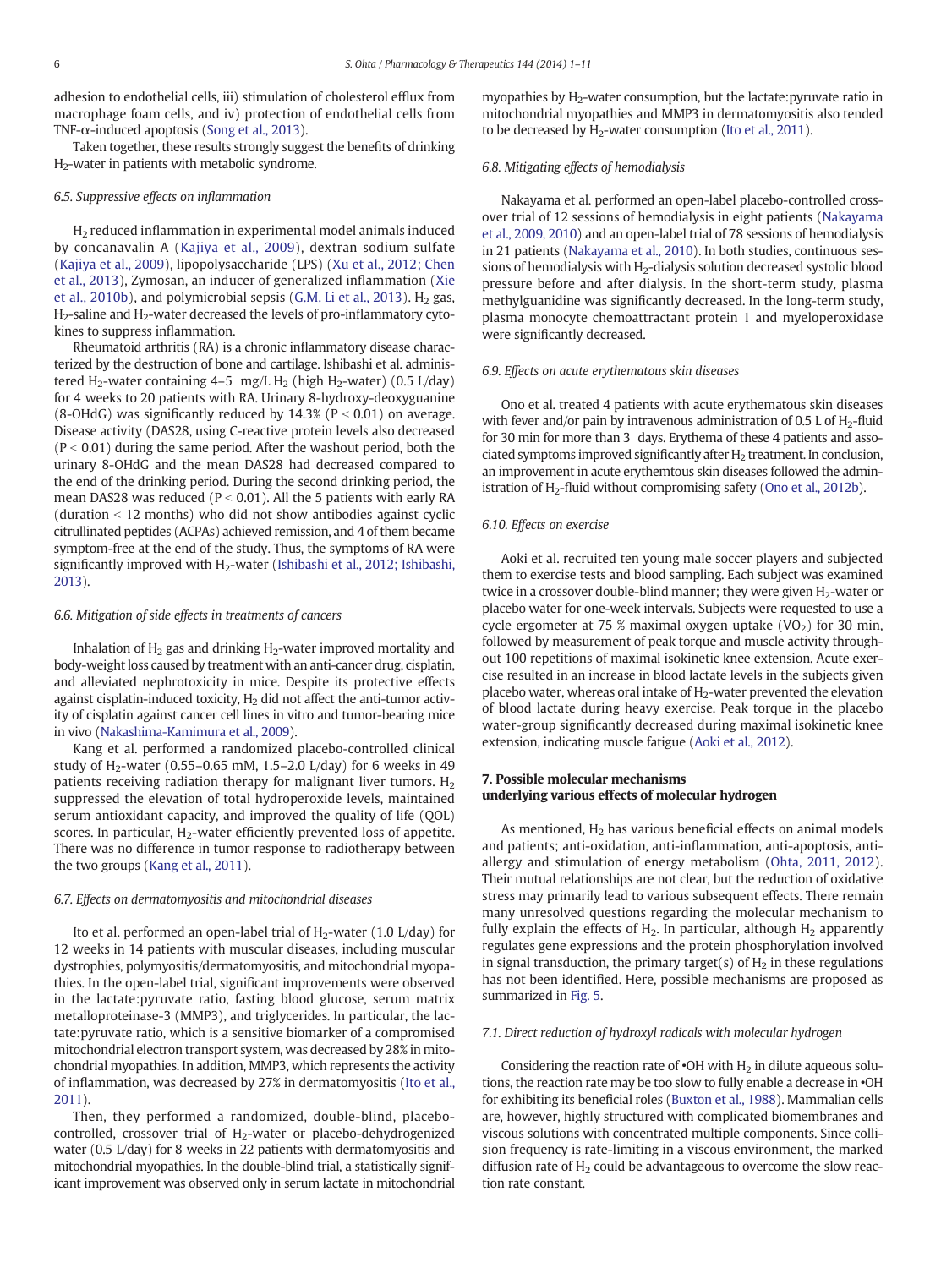<span id="page-6-0"></span>H2 was shown to reduce •OH in an experiment using cultured cells [\(Ohsawa et al., 2007\)](#page-9-0); however, the reduction of •OH to exhibit therapeutic and preventive effects had not been directly demonstrated at tissue level at this time. Later, it was shown that  $H<sub>2</sub>$  eye-drops directly decreased •OH induced by ischemia reperfusion in retinas ([Oharazawa](#page-9-0) [et al., 2010\)](#page-9-0). Moreover, it has been demonstrated that, at a tissue level,  $H_2$  neutralized  $\cdot$ OH that had been induced by ionizing irradiation in testes, as judged by the decreased HFP signal, and exhibited a radioprotective role of  $H<sub>2</sub>$  [\(Chuai et al., 2012\)](#page-8-0).

•OH is known as a major trigger of the chain reaction of free radicals [\(Niki, 2009](#page-9-0)). Once the chain reaction occurs on biomembranes, it continues and expands causing serious damage to cells.  $H_2$  may accumulate in the lipid phase more than in the aqueous phase, especially in unsaturated lipid regions, which are the major target of the initial chain reaction. Thus,  $H_2$  may have an advantage to suppress the chain reaction, which produces lipid peroxide, and leads to the generation of oxidative stress markers, such as 4-hydroxyl-2-nonenal (4-HNE) and malondialdehyde (MDA) ([Niki, 2014](#page-9-0)). Indeed,  $H<sub>2</sub>$  decreased these oxidative markers in many studies [\(Ohsawa et al., 2008; Ning et al., 2013; Zhou et al., 2013](#page-9-0)). Additionally, •OH can modify deoxy-guanine (dG) to 8-OHdG ([Delaney](#page-8-0) [et al., 2012; Kawai et al., 2012\)](#page-8-0).  $H_2$  decreased the level of 8-OHdG in most of the examined patients and animals [\(Ishibashi et al., 2012;](#page-8-0) [Kawai et al., 2012\)](#page-8-0).

Thus, these observations support that sufficient  $H<sub>2</sub>$  can efficiently mitigate tissue oxidation induced by •OH. However, when animals or humans drink H<sub>2</sub>-water, the question remains whether H<sub>2</sub>-water provides a sufficient amount of  $H_2$  to efficiently scavenge  $\cdot$ OH, which are continuously generated in normal and disease states.

#### 7.2. Direct reduction of peroxynitrite with molecular hydrogen to regulate gene expressions

As another molecular mechanism, scavenging ONOO<sup>-</sup> by H<sub>2</sub> should be considered. ONOO<sup>−</sup> is known to modify tyrosine of proteins to generate nitro-tyrosine ([Radi, 2013](#page-9-0)). Several studies have shown that drinking H<sub>2</sub>-water efficiently decreases nitro-tyrosine in animal models regardless of  $H_2$ -water ([Cardinal et al., 2010](#page-8-0)),  $H_2$  gas ([Shinbo et al.,](#page-9-0) [2013](#page-9-0)) or  $H_2$ -saline ([C.H. Chen et al., 2010; Yu et al., 2011; Zhang et al.,](#page-8-0)  $2011$ ; Zhu et al.,  $2011$ ). Moreover, drinking  $H_2$ -water decreased nitrotyrosine in patients with RA ([Ishibashi et al., 2012\)](#page-8-0). Thus, at least a part of the effect of  $H<sub>2</sub>$  can be attributed to the decreased production of nitro-tyrosine of proteins.

Many protein factors involved in transcriptional control are nitrolated  $(-O-NO<sub>2</sub>)$  or nitrosolated  $(-S-NO<sub>2</sub>)$ . It is possible that the decrease in  $-O-NO<sub>2</sub>$  or  $-S-NO<sub>2</sub>$  may regulate various gene expressions [\(Radi, 2013\)](#page-9-0). However, major targets have not been identified and are under investigation.

#### 7.3. Indirect reduction of oxidative stress by regulating gene expression

H2 reduces oxidative stress not only directly, but indirectly by inducing anti-oxidation systems, including hemeoxygenase-1 (HO-1) [\(Huang et al., 2010; Park et al., 2010\)](#page-8-0), SOD [\(Zhai et al., 2013\)](#page-10-0), catalase [\(Cai et al., 2013](#page-8-0)) and myeloperoxidase ([Zhang et al., 2011](#page-10-0)). Nrf2 is known to function as a defense system against oxidative stress and various poisons by inducing various genes including HO-1. HO-1, a microsomal enzyme degrading heme to carbon monoxide, free iron, and biliverdin, participates in the cell defense against oxidative stress [\(Jazwa & Cuadrado, 2010](#page-8-0)).

In Nrf2-deficient mice, mitigating effects by inhalation of  $H<sub>2</sub>$  gas declined in hyperoxic lung injury accompanying with a decrease in HO-1, indicating that  $H<sub>2</sub>$  gas can ameliorate hyperoxic lung injury in an Nrf2dependent manner [\(Kawamura et al., 2013\)](#page-9-0). Activation of Nrf2 is also required for amelioration of cerebral ischemia-reperfusion injury in rats by  $H_2$  [\(Zhai et al., 2013](#page-10-0)).

#### 7.4. Regulation of gene expression of pro-inflammatory cytokines and hormones

H2 seems to display various effects against various pathogenic situations indirectly by up- or down-regulation of gene expression.

In most inflammatory models,  $H_2$  functions as anti-inflammation by decreasing the expressions of pro-inflammatory factors ([Ohta, 2011](#page-9-0)). These pro-inflammatory factors include NF-κB [\(H. Chen et al., 2010](#page-8-0)), TNF-α, interleukin (IL)-1β, IL-6, IL-10, IL-12, CCL2 and interferon (INF)-γ, ICAM-1 ([Buchholz et al., 2008\)](#page-8-0), PGE2 and PGE2, ([Kawasaki](#page-9-0)

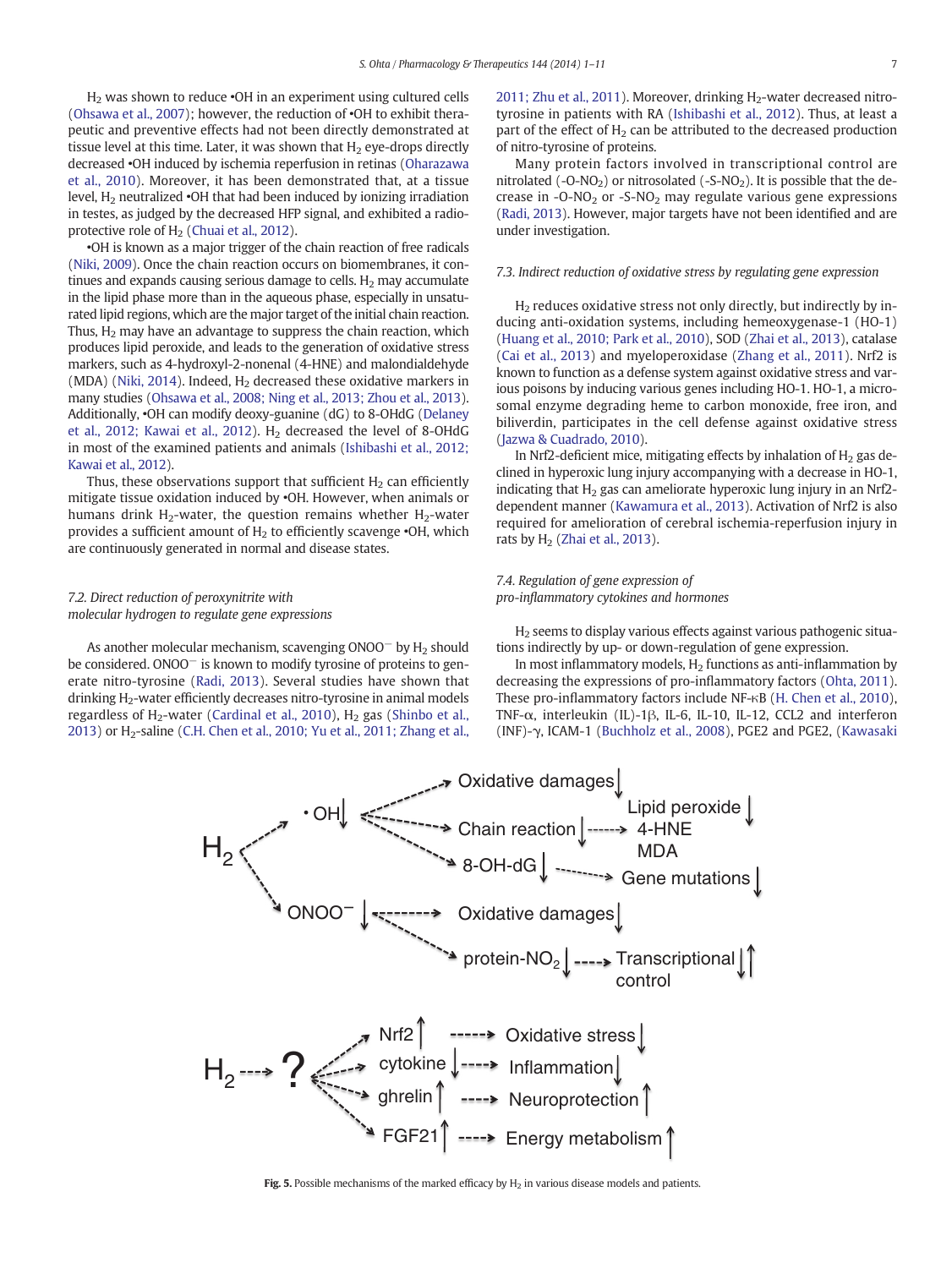[et al., 2010\)](#page-9-0), and high mobility group box 1 (HMGB-1) [\(Xie et al.,](#page-10-0) [2010a\)](#page-10-0),

H2-water improves obesity and metabolic parameters as mentioned above. Analysis of gene expression revealed that a hepatic hormone, fibroblast growth factor 21 (FGF21), showed increased expression by drinking  $H_2$ -water. FGF21 functions to stimulate fatty acid and glucose expenditure [\(Kamimura et al., 2011](#page-8-0)).

H2-water supplementation increased the gastric expression of mRNA encoding ghrelin, a growth hormone secretagogue, and ghrelin secretion. Strikingly, the neuroprotective effect of  $H_2$ -water was abolished by administration of an antagonist to the ghrelin receptor. Thus, a neuroprotective effect of  $H_2$  may be mediated by enhanced production of ghrelin ([Matsumoto et al., 2013](#page-9-0)).

It is unlikely that  $H_2$  could directly react with transcriptional factors to regulate the gene expressions as shown in [Fig. 5.](#page-6-0)

#### 7.5. Regulation of other genes

 $H<sub>2</sub>$  functions toward the suppression of apoptosis by up-regulation of anti-apoptotic factors, and/or by down-regulation of pro-apoptotic factors against various pathogenic statuses. Indeed,  $H<sub>2</sub>$  stimulated ex-pressions of the anti-apoptoptic factors of Bcl-2, and Bcl-x<sub>L</sub> [\(Kawamura](#page-9-0) [et al., 2010\)](#page-9-0) and suppressed the expressions of pro-apoptotic factors including casapase 3 [\(Cai et al., 2008; Sun et al., 2009](#page-8-0)), caspase 8 [\(Kawamura et al., 2010\)](#page-9-0) and caspase 12 (J. [Cai et al., 2008](#page-8-0)). In proapoptotic Bax,  $H_2$  did not only down-regulate its gene expression [\(Kawamura et al., 2010; Huang et al., 2011](#page-9-0)), but also inhibited the translocation of Bax to mitochondria [\(Terasaki et al., 2011\)](#page-9-0) by an unknown mechanism.

Expression profiling of rat liver demonstrated that  $H_2$ -water has a minimal effect on the expression levels of individual genes in normal rats [\(Nakai et al., 2011\)](#page-9-0); however, more apparent up- or down-regulation of individual genes were observed in disease models and patients against the pathogenic stimuli.

H2 seems to exhibits a variety of phenotypes toward improving many pathogenic states by regulating various gene expressions. Genes up- or down-regulated by  $H_2$  are as follows; MMP2 and MMP9 [\(C.H.](#page-8-0) [Chen et al., 2010\)](#page-8-0); MMP3 and MMP13 ([Hanaoka et al., 2011\)](#page-8-0); brain natriuretic peptide; intercellular-adhesion-molecule-1 (ICAM-1) and myeloperoxidase; cyclooxygenase 2 (COX-2), neuronal nitric oxide synthase (nNOS), and connexins 30 and 43 ([Hugyecz et al., 2011\)](#page-8-0); collagen III ([Terasaki et al., 2011\)](#page-9-0); and ionized calcium binding adaptor molecule 1 (Iba1) [\(Sun et al., 2011b](#page-9-0)).

Additionally, recent reports indicated that ventilation with  $H_2$ significantly increased expression of surfactant-related molecules, ATP synthases and stress-response molecules in lung grafts ([Tanaka et al.,](#page-9-0)  $2012$ ), and that H<sub>2</sub> reduced mRNA levels of osteoclast-specific markers, including tartrate resistant acid phosphatase, calcitonin receptor, cathepsin K, metalloproteinase-9, carbonic anhydrase type-II, and vacuolar-type H<sup>+</sup>-ATPase [\(D.Z. Li et al., 2013\)](#page-9-0).

These molecules are, probably, not primary responders to  $H_2$ , but indirectly act to enable the various effects of  $H_2$ . The primary target of  $H_2$ remains unknown.

#### 7.6. Modulation of signaling

H2 attenuates the phosphorylation of FcεRI-associated Lyn and its downstream signaling molecules ([Itoh et al., 2009\)](#page-8-0).  $H_2$  inhibits the phosphorylation of ASK1 and its downstream signaling molecules, p38 MAP kinase, JNK, and IκB without affecting ROS production derived from NADPH oxidase. The other study also indicated that  $H_2$  inhibited the phosphorylations of some signal proteins, including MEK, p38, ERK, JNK ([Cardinal et al., 2010\)](#page-8-0). Pretreatment with  $H_2$  reduced fatty acid uptake and lipid accumulation after palmitate overload in HepG2 cells, which was associated with inhibition of JNK activation ([Iio et al.,](#page-8-0) [2013](#page-8-0)). H<sub>2</sub> reduced the phosphorylation of p38, extracellular signalregulated kinase, JNK, and protein kinases B stimulated with the receptor activator of NFκB ligand-induced osteoclast differentiation [\(D.M. Li](#page-9-0) [et al., 2013](#page-9-0)). These studies suggest that  $H_2$  influences some signal transductions as an indirect modulator; however, it is unlikely that  $H_2$  could directly bind to some receptors involved in the signal transductions. The primary target molecule of  $H_2$  has not been identified in these signal transduction pathways.

#### 8. Comparison with the other medical gasses

Several medical gasses are expected to provide more effective therapeutic interventions and preventive medicine. Hydrogen sulfide  $(H<sub>2</sub>S)$ , carbon monoxide (CO), and •NO are extremely toxic molecules; however, they play important roles as signaling molecules [\(Kimura, 2010;](#page-9-0) [Motterlini & Otterbein, 2010\)](#page-9-0). CO is poisonous even in low concentrations due to its ability to interfere with oxygen delivery, whereas endogenous CO is important in the physiological functioning of organs and possesses anti-inflammatory properties ([Motterlini & Otterbein,](#page-9-0) [2010\)](#page-9-0). In contrast,  $H_2$  is advantageous to have no cytotoxicity.

In the past decade, there has been marked, rapid growth in the knowledge of gaseous molecules. Gas inhalation as disease therapy has received recent interest [\(Szabó, 2007; Kajimura et al., 2010](#page-9-0)). It has recently been revealed that heme-based proteins play central roles in their generation- and reception-mechanisms as the primary target of these gas molecules. An integrated approach to the interaction of these gasses revealed the physiological significance of  $H_2S$ , CO, and •NO on mitochondrial cytochrome c oxidase, a key target and central mediator of mitochondrial respiration [\(Kajimura et al., 2010\)](#page-8-0). As far as briefly examined [\(Ohsawa et al., 2007](#page-9-0)), H<sub>2</sub> did not reduce the oxidized heme of cytochrome c. Thus, the primary target of  $H<sub>2</sub>$  seems to differ from that of the other medical gasses.

Regarding the interaction between  $H_2$  and the other toxic medical gasses, combined therapy with  $H_2$  and CO demonstrated enhanced therapeutic efficacy via both anti-oxidant and anti-inflammatory mechanisms, and may be a clinically feasible approach for preventing ischemia/reperfusion injury in the myocardium [\(Nakao et al., 2010a\)](#page-9-0).

Breathing NO plus  $H<sub>2</sub>$  during ischemia/reperfusion reduced the infarct size and maintained cardiac function, and reduced the generation of myocardial nitrotyrosine associated with •NO inhalation. Administration of  $\cdot$ NO plus H<sub>2</sub> gasses for inhalation may be useful for planned coronary interventions or for the treatment of ischemia/reperfusion injury [\(Shinbo et al., 2013\)](#page-9-0).

The production of  $\cdot$ NO, H<sub>2</sub>S or CO is catalyzed by  $\cdot$ NO synthases, cystathionine γ-lyase and cystathionine β-synthase or HO-1, respectively (Kashfi [& Olson, 2013\)](#page-9-0). In contrast, mammalian cells have no enzyme for producing intracellular  $H<sub>2</sub>$ .

#### 9. Concluding remarks

This article reviewed the progress of hydrogen medicine from its initiation toward clinical applications.  $H_2$  is easily applicable because it has no adverse effects and great efficacy on nearly all pathogenic states involved in oxidative stress and inflammation. Indeed, the clinical effects of H<sub>2</sub> were positive in patients with more than 10 various diseases. Since most pharmacological drugs specifically act on their targets,  $H_2$  seems to differ from conventional drugs because of its extensive and various effects.  $H_2$  has great potential for preventive and therapeutic applications in many diseases owing to its great efficacy and its novel concept.

#### Conflict of Interest Statement

The author is a Chief Scientic Officer of MitoGene, LLC (Little Rock, AR, USA).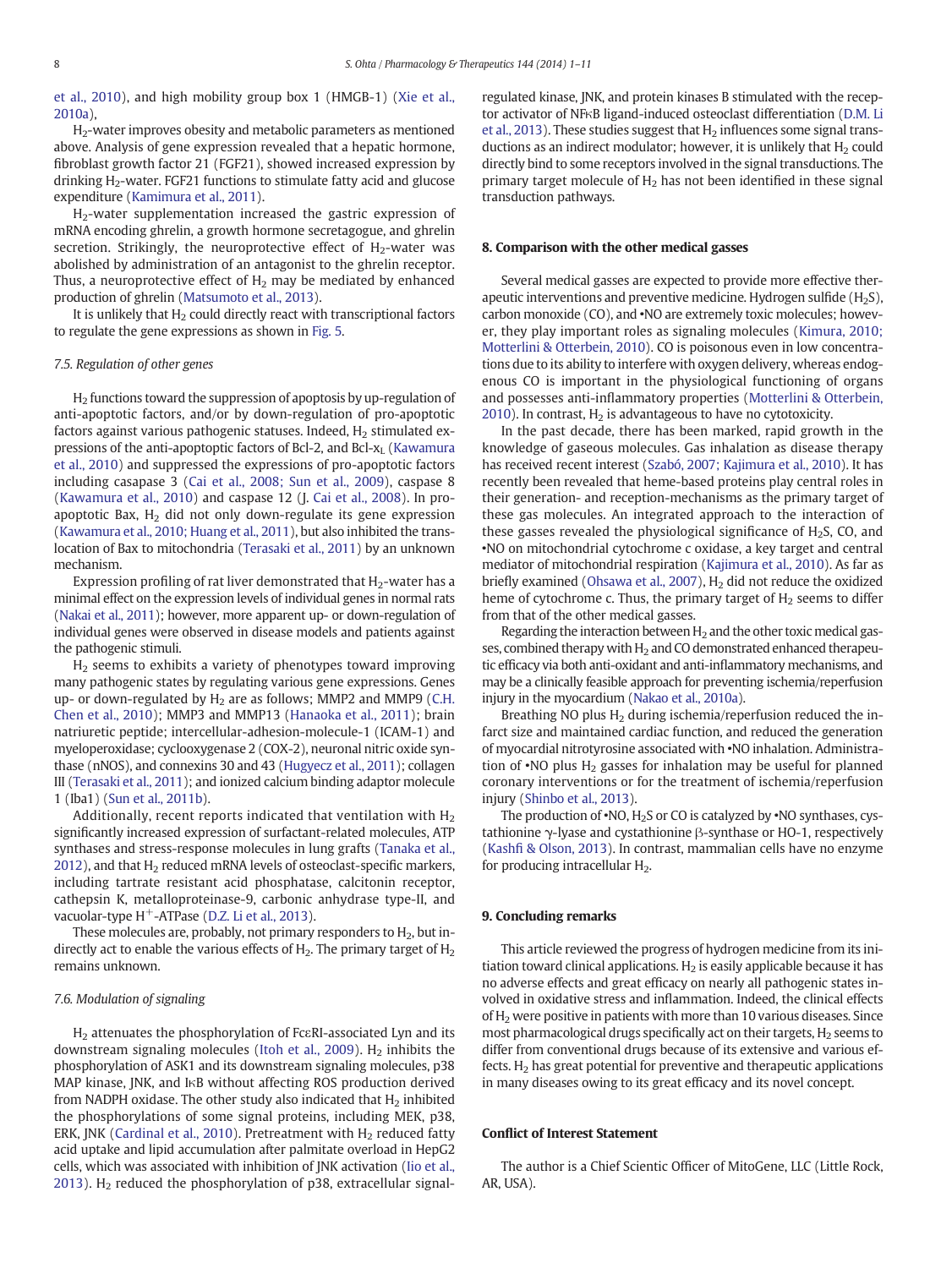#### <span id="page-8-0"></span>References

- Abraini, J. H., Gardette-Chauffour, M. C., Martinez, E., Rostain, J. C., & Lemaire, C. (1994). [Psychophysiological reactions in humans during an open sea dive to 500 m with a](http://refhub.elsevier.com/S0163-7258(14)00094-1/rf0005) [hydrogen-helium-oxygen mixture.](http://refhub.elsevier.com/S0163-7258(14)00094-1/rf0005) J Appl Physiol 76, 1113–1118.
- Abrous, D. N., Koehl, M., & Le Moal, M. (2005). [Adult neurogenesis: from precursors to](http://refhub.elsevier.com/S0163-7258(14)00094-1/rf0010) [network and physiology.](http://refhub.elsevier.com/S0163-7258(14)00094-1/rf0010) Physiol Rev 85, 523–569.
- Agarwal, R. (2005). Smoking, oxidative stress and infl[ammation: impact on resting energy](http://refhub.elsevier.com/S0163-7258(14)00094-1/rf0015) [expenditure in diabetic nephropathy.](http://refhub.elsevier.com/S0163-7258(14)00094-1/rf0015) BMC Nephrol 6, 13.
- Andersen, J. K. (2004). [Oxidative stress in neurodegeneration: cause or consequence?](http://refhub.elsevier.com/S0163-7258(14)00094-1/rf0695) Nat Med 10, S18–[S25 \(Suppl.\).](http://refhub.elsevier.com/S0163-7258(14)00094-1/rf0695)
- Aoki, K., Nakao, A., Adachi, T., Matsui, Y., & Miyakawa, S. (2012). [Pilot study: Effects of drink](http://refhub.elsevier.com/S0163-7258(14)00094-1/rf0025)[ing hydrogen-rich water on muscle fatigue caused by acute exercise in elite athletes.](http://refhub.elsevier.com/S0163-7258(14)00094-1/rf0025) [Med Gas Res 2](http://refhub.elsevier.com/S0163-7258(14)00094-1/rf0025), 12.
- Bagul, P. K., & Banerjee, S. K. (2013). [Insulin resistance, oxidative stress and cardiovascular](http://refhub.elsevier.com/S0163-7258(14)00094-1/rf0030) [complications: role of sirtuins.](http://refhub.elsevier.com/S0163-7258(14)00094-1/rf0030) Curr Pharm Des 19, 5663–5677.
- Bashan, N., Kovsan, J., Kachko, I., Ovadia, H., & Rudich, A. (2009). [Positive and negative](http://refhub.elsevier.com/S0163-7258(14)00094-1/rf0035) [regulation of insulin signaling by reactive oxygen and nitrogen species.](http://refhub.elsevier.com/S0163-7258(14)00094-1/rf0035) Physiol Rev 89[, 27](http://refhub.elsevier.com/S0163-7258(14)00094-1/rf0035)–71.
- Becker, S., & Wojtowicz, J. M. (2007). [A model of hippocampal neurogenesis in memory](http://refhub.elsevier.com/S0163-7258(14)00094-1/rf0040) [and mood disorders.](http://refhub.elsevier.com/S0163-7258(14)00094-1/rf0040) Trends Cogn Sci 11, 70–76.
- Bell, E. L., Klimova, T. A., Eisenbart, J., Moraes, C. T., Murphy, M. P., Budinger, G. R., et al. (2007). [The Qo site of the mitochondrial complex III is required for the transduc](http://refhub.elsevier.com/S0163-7258(14)00094-1/rf0045)[tion of hypoxic signaling via reactive oxygen species production.](http://refhub.elsevier.com/S0163-7258(14)00094-1/rf0045) J Cell Biol 177, 1029–[1036.](http://refhub.elsevier.com/S0163-7258(14)00094-1/rf0045)
- Bell, E. L., Klimova, T. A., Eisenbart, J., Schumacker, P. T., & Chandel, N. S. (2007). [Mitochondrial](http://refhub.elsevier.com/S0163-7258(14)00094-1/rf0050) [reactive oxygen species trigger hypoxia-inducible factor-dependent extension of the](http://refhub.elsevier.com/S0163-7258(14)00094-1/rf0050) [replicative life span during hypoxia.](http://refhub.elsevier.com/S0163-7258(14)00094-1/rf0050) Mol Cell Biol 27, 5737–5745.
- Bjelakovic, G., Nikolova, D., Gluud, L. L., Simonetti, R. G., & Gluud, C. (2007). [Mortality in](http://refhub.elsevier.com/S0163-7258(14)00094-1/rf0055) [randomized trials of antioxidant supplements for primary and secondary prevention:](http://refhub.elsevier.com/S0163-7258(14)00094-1/rf0055) [systematic review and meta-analysis.](http://refhub.elsevier.com/S0163-7258(14)00094-1/rf0055) JAMA 297, 842–857.
- Brambilla, D., Mancuso, C., Scuderi, M. R., Bosco, P., Cantarella, G., Lempereur, L., et al. (2008). [The role of antioxidant supplement in immune system, neoplastic, and neu](http://refhub.elsevier.com/S0163-7258(14)00094-1/rf0060)[rodegenerative disorders: a point of view for an assessment of the risk/bene](http://refhub.elsevier.com/S0163-7258(14)00094-1/rf0060)fit profile. [Nutr J 7](http://refhub.elsevier.com/S0163-7258(14)00094-1/rf0060), 29.
- Brewer, A. C., Mustafi, S. B., Murray, T. V., Rajasekaran, N. S., & Benjamin, I. J. (2013). [Reductive](http://refhub.elsevier.com/S0163-7258(14)00094-1/rf0065) [stress linked to small HSPs, G6PD, and Nrf2 pathways in heart disease.](http://refhub.elsevier.com/S0163-7258(14)00094-1/rf0065) Antioxid Redox [Signal 18](http://refhub.elsevier.com/S0163-7258(14)00094-1/rf0065), 1114–1127.
- Buchholz, B. M., Kaczorowski, D. J., Sugimoto, R., Yang, R., Wang, Y., Billiar, T. R., et al. (2008). [Hydrogen inhalation ameliorates oxidative stress in transplantation induced](http://refhub.elsevier.com/S0163-7258(14)00094-1/rf0070) [intestinal graft injury.](http://refhub.elsevier.com/S0163-7258(14)00094-1/rf0070) Am J Transplant 8, 2015–2024.
- Buxton, G. V., Greenstock, C. L., Helman, W. P., & Ross, A. B. (1988). [Critical view of rate](http://refhub.elsevier.com/S0163-7258(14)00094-1/rf0075) [constants for reactions of hydrated electrons, hydrogen atoms and hydroxyl radicals](http://refhub.elsevier.com/S0163-7258(14)00094-1/rf0075) (•[OH/](http://refhub.elsevier.com/S0163-7258(14)00094-1/rf0075)•OH−) in aqueous solution. [J Phys Chem Ref Data 17](http://refhub.elsevier.com/S0163-7258(14)00094-1/rf0075), 513–886.
- Cai, J., Kang, Z., Liu, K., Liu, W., Li, R., Zhang, J. H., et al. (2009). [Neuroprotective effects of](http://refhub.elsevier.com/S0163-7258(14)00094-1/rf0080) [hydrogen saline in neonatal hypoxia-ischemia rat model.](http://refhub.elsevier.com/S0163-7258(14)00094-1/rf0080) Brain Res 1256, 129–137.
- Cai, J., Kang, Z., Liu, W. W., Luo, X., Qiang, S., Zhang, J. H., et al. (2008). [Hydrogen therapy](http://refhub.elsevier.com/S0163-7258(14)00094-1/rf0085) [reduces apoptosis in neonatal hypoxia-ischemia rat model.](http://refhub.elsevier.com/S0163-7258(14)00094-1/rf0085) Neurosci Lett 441, 167–[172.](http://refhub.elsevier.com/S0163-7258(14)00094-1/rf0085)
- Cai, W. W., Zhang, M. H., Yu, Y. S., & Cai, J. H. (2013). [Treatment with hydrogen mol](http://refhub.elsevier.com/S0163-7258(14)00094-1/rf0090)[ecule alleviates TNFalpha-induced cell injury in osteoblast.](http://refhub.elsevier.com/S0163-7258(14)00094-1/rf0090) Mol Cell Biochem 373,  $1 - 9$
- Cardinal, J. S., Zhan, J., Wang, Y., Sugimoto, R., Tsung, A., McCurry, K. R., et al. (2010). [Oral](http://refhub.elsevier.com/S0163-7258(14)00094-1/rf0095) [hydrogen water prevents chronic allograft nephropathy in rats.](http://refhub.elsevier.com/S0163-7258(14)00094-1/rf0095) Kidney Int 77, 101–[109.](http://refhub.elsevier.com/S0163-7258(14)00094-1/rf0095)
- Chandel, N. S., Trzyna, W. C., McClintock, D. S., & Schumacker, P. T. (2000). [Role of oxidants](http://refhub.elsevier.com/S0163-7258(14)00094-1/rf0100) [in NF-kappa B activation and TNF-alpha gene transcription induced by hypoxia and](http://refhub.elsevier.com/S0163-7258(14)00094-1/rf0100) endotoxin. [J Immunol 165](http://refhub.elsevier.com/S0163-7258(14)00094-1/rf0100), 1013–1021.
- Chandel, N. S., Vander Heiden, M. G., Thompson, C. B., & Schumacker, P. T. (2000). [Redox](http://refhub.elsevier.com/S0163-7258(14)00094-1/rf0105) [regulation of p53 during hypoxia.](http://refhub.elsevier.com/S0163-7258(14)00094-1/rf0105) Oncogene 19, 3840–3848.
- Chen, C. H., Manaenko, A., Zhan, Y., Liu, W. W., Ostrowki, R. P., Tang, J., et al. (2010). [Hydrogen gas reduced acute hyperglycemia-enhanced hemorrhagic transformation](http://refhub.elsevier.com/S0163-7258(14)00094-1/rf0110) [in a focal ischemia rat model.](http://refhub.elsevier.com/S0163-7258(14)00094-1/rf0110) Neuroscience 169, 402–414.
- Chen, H., Sun, Y. P., Li, Y., Liu, W. W., Xiang, H. G., Fan, L. Y., et al. (2010). [Hydrogen-rich](http://refhub.elsevier.com/S0163-7258(14)00094-1/rf0115) [saline ameliorates the severity of l-arginine-induced acute pancreatitis in rats.](http://refhub.elsevier.com/S0163-7258(14)00094-1/rf0115) [Biochem Biophys Res Commun 393](http://refhub.elsevier.com/S0163-7258(14)00094-1/rf0115), 308–313.
- Chen, H. G., Xie, K. L., Han, H. Z., Wang, W. N., Liu, D. Q., Wang, G. L., et al. (2013). [Heme](http://refhub.elsevier.com/S0163-7258(14)00094-1/rf0120) oxygenase-1 mediates the anti-infl[ammatory effect of molecular hydrogen in LPS](http://refhub.elsevier.com/S0163-7258(14)00094-1/rf0120)[stimulated RAW 264.7 macrophages.](http://refhub.elsevier.com/S0163-7258(14)00094-1/rf0120) Int J Surg 11, 1060–1066.
- Chuai, Y., Gao, F., Li, B., Zhao, L., Qian, L., Cao, F., et al. (2012). [Hydrogen-rich saline attenu](http://refhub.elsevier.com/S0163-7258(14)00094-1/rf0125)[ates radiation-induced male germ cell loss in mice through reducing hydroxyl radicals.](http://refhub.elsevier.com/S0163-7258(14)00094-1/rf0125) [Biochem J 442](http://refhub.elsevier.com/S0163-7258(14)00094-1/rf0125), 49–56.
- Collins, Y., Chouchani, E. T., James, A. M., Menger, K. E., Cocheme, H. M., & Murphy, M. P. (2012). [Mitochondrial redox signalling at a glance.](http://refhub.elsevier.com/S0163-7258(14)00094-1/rf0130) J Cell Sci 125, 801–806.
- Delaney, S., Jarem, D. A., Volle, C. B., & Yennie, C. J. (2012). [Chemical and biological](http://refhub.elsevier.com/S0163-7258(14)00094-1/rf0135) [consequences of oxidatively damaged guanine in DNA.](http://refhub.elsevier.com/S0163-7258(14)00094-1/rf0135) Free Radic Res 46, 420–[441.](http://refhub.elsevier.com/S0163-7258(14)00094-1/rf0135)
- Droge, W. (2002). [Free radicals in the physiological control of cell function.](http://refhub.elsevier.com/S0163-7258(14)00094-1/rf0140) Physiol Rev 82, 47–[95.](http://refhub.elsevier.com/S0163-7258(14)00094-1/rf0140)
- El Assar, M., Angulo, J., & Rodriguez-Manas, L. (2013). [Oxidative stress and vascular](http://refhub.elsevier.com/S0163-7258(14)00094-1/rf0145) inflammation in aging. [Free Radic Biol Med 65](http://refhub.elsevier.com/S0163-7258(14)00094-1/rf0145), 380–401.
- Endo, J., Sano, M., Katayama, T., Hishiki, T., Shinmura, K., Morizane, S., et al. (2009). [Metabolic remodeling induced by mitochondrial aldehyde stress stimulates tolerance](http://refhub.elsevier.com/S0163-7258(14)00094-1/rf0150) [to oxidative stress in the heart.](http://refhub.elsevier.com/S0163-7258(14)00094-1/rf0150) Circ Res 105, 1118–1127.
- Federico, A., Cardaioli, E., Da Pozzo, P., Formichi, P., Gallus, G. N., & Radi, E. (2012). [Mito](http://refhub.elsevier.com/S0163-7258(14)00094-1/rf0155)[chondria, oxidative stress and neurodegeneration.](http://refhub.elsevier.com/S0163-7258(14)00094-1/rf0155) J Neurol Sci 322, 254–262.
- Ferrari, R., Ceconi, C., Curello, S., Cargnoni, A., Pasini, E., & Visioli, O. (1991). [The occurrence](http://refhub.elsevier.com/S0163-7258(14)00094-1/rf0160) [of oxidative stress during reperfusion in experimental animals and men.](http://refhub.elsevier.com/S0163-7258(14)00094-1/rf0160) Cardiovasc Drugs Ther 5[\(Suppl. 2\), 277](http://refhub.elsevier.com/S0163-7258(14)00094-1/rf0160)–287.
- Finkel, T. (1998). [Oxygen radicals and signaling.](http://refhub.elsevier.com/S0163-7258(14)00094-1/rf0165) Curr Opin Cell Biol 10, 248–253.
- Finkel, T., & Holbrook, N. J. (2000). [Oxidants, oxidative stress and the biology of ageing.](http://refhub.elsevier.com/S0163-7258(14)00094-1/rf0170) [Nature 408](http://refhub.elsevier.com/S0163-7258(14)00094-1/rf0170), 239–247.
- Fontanari, P., Badier, M., Guillot, C., Tomei, C., Burnet, H., Gardette, B., et al. (2000). [Changes](http://refhub.elsevier.com/S0163-7258(14)00094-1/rf0175) [in maximal performance of inspiratory and skeletal muscles during and after the](http://refhub.elsevier.com/S0163-7258(14)00094-1/rf0175) [7.1-MPa Hydra 10 record human dive.](http://refhub.elsevier.com/S0163-7258(14)00094-1/rf0175) Eur J Appl Physiol 81, 325–328.
- Fritsch, J., Lenz, O., & Friedrich, B. (2013). [Structure, function and biosynthesis of O\(2\)-tolerant](http://refhub.elsevier.com/S0163-7258(14)00094-1/rf0180) hydrogenases. [Nat Rev Microbiol 11](http://refhub.elsevier.com/S0163-7258(14)00094-1/rf0180), 106–114
- Fu, Y., Ito, M., Fujita, Y., Ichihara, M., Masuda, A., Suzuki, Y., et al. (2009). [Molecular hydrogen](http://refhub.elsevier.com/S0163-7258(14)00094-1/rf0185) [is protective against 6-hydroxydopamine-induced nigrostriatal degeneration in a rat](http://refhub.elsevier.com/S0163-7258(14)00094-1/rf0185) [model of Parkinson's disease.](http://refhub.elsevier.com/S0163-7258(14)00094-1/rf0185) Neurosci Lett 453, 81–85.
- Fujita, K., Seike, T., Yutsudo, N., Ohno, M., Yamada, H., Yamaguchi, H., et al. (2009). [Hydro](http://refhub.elsevier.com/S0163-7258(14)00094-1/rf0190)[gen in drinking water reduces dopaminergic neuronal loss in the 1-methyl-4-phenyl-](http://refhub.elsevier.com/S0163-7258(14)00094-1/rf0190)[1,2,3,6-tetrahydropyridine mouse model of Parkinson's disease.](http://refhub.elsevier.com/S0163-7258(14)00094-1/rf0190) PLoS One 4, e7247.
- Gan, L., & Johnson, J. A. (2013). [Oxidative damage and the Nrf2-ARE pathway in neurode](http://refhub.elsevier.com/S0163-7258(14)00094-1/rf0700)generative diseases. Biochim Biophys Acta [\(Epub ahead of print\).](http://refhub.elsevier.com/S0163-7258(14)00094-1/rf0700)
- Garg, A. D., Dudek, A. M., Ferreira, G. B., Verfaillie, T., Vandenabeele, P., Krysko, D. V., et al. (2013). [ROS-induced autophagy in cancer cells assists in evasion from determinants](http://refhub.elsevier.com/S0163-7258(14)00094-1/rf0200) [of immunogenic cell death.](http://refhub.elsevier.com/S0163-7258(14)00094-1/rf0200) Autophagy 9, 1292–1307.
- Grassi, D., Desideri, G., Ferri, L., Aggio, A., Tiberti, S., & Ferri, C. (2010). [Oxidative stress and](http://refhub.elsevier.com/S0163-7258(14)00094-1/rf0205) [endothelial dysfunction: say no to cigarette smoking!](http://refhub.elsevier.com/S0163-7258(14)00094-1/rf0205) Curr Pharm Des 16, 2539–2550.
- Hackam, D. G. (2007). [Review: antioxidant supplements for primary and secondary](http://refhub.elsevier.com/S0163-7258(14)00094-1/rf0210) [prevention do not decrease mortality.](http://refhub.elsevier.com/S0163-7258(14)00094-1/rf0210) ACP J Club 147, 4.
- Halliwell, B., & Gutteridge, J.M. (1992). [Biologically relevant metal ion-dependent hydroxyl](http://refhub.elsevier.com/S0163-7258(14)00094-1/rf0215) [radical generation. An update.](http://refhub.elsevier.com/S0163-7258(14)00094-1/rf0215) FEBS Lett 307, 108–112.
- Hanaoka, T., Kamimura, N., Yokota, T., Takai, S., & Ohta, S. (2011). [Molecular hydrogen](http://refhub.elsevier.com/S0163-7258(14)00094-1/rf0220) [protects chondrocytes from oxidative stress and indirectly alters gene expressions](http://refhub.elsevier.com/S0163-7258(14)00094-1/rf0220) [through reducing peroxynitrite derived from nitric oxide.](http://refhub.elsevier.com/S0163-7258(14)00094-1/rf0220) Med Gas Res 1, 18.
- Harma, M. I., Harma, M., & Erel, O. (2006). [Measuring plasma oxidative stress biomarkers](http://refhub.elsevier.com/S0163-7258(14)00094-1/rf0705) in sport medicine. Eur J Appl Physiol 97[, 505 \(author reply 506-508\).](http://refhub.elsevier.com/S0163-7258(14)00094-1/rf0705)
- Hayashida, K., Sano, M., Kamimura, N., Yokota, T., Suzuki, M., Maekawa, Y., et al. (2012). [H\(2\) gas improves functional outcome after cardiac arrest to an extent comparable](http://refhub.elsevier.com/S0163-7258(14)00094-1/rf0225) [to therapeutic hypothermia in a rat model.](http://refhub.elsevier.com/S0163-7258(14)00094-1/rf0225) J Am Heart Assoc 1, e003459.
- Hayashida, K., Sano, M., Ohsawa, I., Shinmura, K., Tamaki, K., Kimura, K., et al. (2008). [Inhalation of hydrogen gas reduces infarct size in the rat model of myocardial](http://refhub.elsevier.com/S0163-7258(14)00094-1/rf0230) ischemia-reperfusion injury. [Biochem Biophys Res Commun 373](http://refhub.elsevier.com/S0163-7258(14)00094-1/rf0230), 30–35.
- Hercberg, S., Kesse-Guyot, E., Druesne-Pecollo, N., Touvier, M., Favier, A., Latino-Martel, P., et al. (2010). [Incidence of cancers, ischemic cardiovascular diseases and mortality](http://refhub.elsevier.com/S0163-7258(14)00094-1/rf0235) [during 5-year follow-up after stopping antioxidant vitamins and minerals supplements:](http://refhub.elsevier.com/S0163-7258(14)00094-1/rf0235) [a postintervention follow-up in the SU.VI.MAX Study.](http://refhub.elsevier.com/S0163-7258(14)00094-1/rf0235) Int J Cancer 127, 1875–1881.
- Huang, C. S., Kawamura, T., Toyoda, Y., & Nakao, A. (2010). [Recent advances in hydrogen](http://refhub.elsevier.com/S0163-7258(14)00094-1/rf0240) [research as a therapeutic medical gas.](http://refhub.elsevier.com/S0163-7258(14)00094-1/rf0240) Free Radic Res 44, 971–982.
- Huang, C. S., Kawamura, T., Peng, X., Tochigi, N., Shigemura, N., Billiar, T. R., et al. (2011). [Hydrogen inhalation reduced epithelial apoptosis in ventilator-induced lung injury](http://refhub.elsevier.com/S0163-7258(14)00094-1/rf8000) [via a mechanism involving nuclear factor-kappa B activation.](http://refhub.elsevier.com/S0163-7258(14)00094-1/rf8000) Biochem Biophys Res [Commun 408](http://refhub.elsevier.com/S0163-7258(14)00094-1/rf8000), 253–258.
- Hugyecz, M., Mracskó, E., Hertelendy, P., Farkas, E., Domoki, F., & Bari, F. (2011). [Hydrogen](http://refhub.elsevier.com/S0163-7258(14)00094-1/rf0245) [supplemented air inhalation reduces changes of prooxidant enzyme and gap junction](http://refhub.elsevier.com/S0163-7258(14)00094-1/rf0245) [protein levels after transient global cerebral ischemia in the rat hippocampus.](http://refhub.elsevier.com/S0163-7258(14)00094-1/rf0245) Brain [Res 1404](http://refhub.elsevier.com/S0163-7258(14)00094-1/rf0245), 31–38.
- Iio, A., Ito, M., Itoh, T., Terazawa, R., Fujita, Y., Nozawa, Y., et al. (2013). [Molecular hydrogen](http://refhub.elsevier.com/S0163-7258(14)00094-1/rf0250) [attenuates fatty acid uptake and lipid accumulation through downregulating CD36](http://refhub.elsevier.com/S0163-7258(14)00094-1/rf0250) [expression in HepG2 cells.](http://refhub.elsevier.com/S0163-7258(14)00094-1/rf0250) Med Gas Res 3, 6.
- Ishibashi, T. (2013). [Molecular hydrogen: new antioxidant and anti-in](http://refhub.elsevier.com/S0163-7258(14)00094-1/rf0255)flammatory therapy [for rheumatoid arthritis and related diseases.](http://refhub.elsevier.com/S0163-7258(14)00094-1/rf0255) Curr Pharm Des 19, 6375–6381.
- Ishibashi, T., Sato, B., Rikitake, M., Seo, T., Kurokawa, R., Hara, Y., et al. (2012). [Consumption](http://refhub.elsevier.com/S0163-7258(14)00094-1/rf0260) [of water containing a high concentration of molecular hydrogen reduces oxidative](http://refhub.elsevier.com/S0163-7258(14)00094-1/rf0260) [stress and disease activity in patients with rheumatoid arthritis: an open-label pilot](http://refhub.elsevier.com/S0163-7258(14)00094-1/rf0260) study. [Med Gas Res 2](http://refhub.elsevier.com/S0163-7258(14)00094-1/rf0260), 27.
- Ito, M., Ibi, T., Sahashi, K., Ichihara, M., & Ohno, K. (2011). [Open-label trial and random](http://refhub.elsevier.com/S0163-7258(14)00094-1/rf0265)[ized, double-blind, placebo-controlled, crossover trial of hydrogen-enriched water](http://refhub.elsevier.com/S0163-7258(14)00094-1/rf0265) [for mitochondrial and in](http://refhub.elsevier.com/S0163-7258(14)00094-1/rf0265)flammatory myopathies. Med Gas Res 1, 24.
- Itoh, T., Fujita, Y., Ito, M., Masuda, A., Ohno, K., Ichihara, M., et al. (2009). [Molecular hydrogen](http://refhub.elsevier.com/S0163-7258(14)00094-1/rf0270) [suppresses FcepsilonRI-mediated signal transduction and prevents degranulation of](http://refhub.elsevier.com/S0163-7258(14)00094-1/rf0270) mast cells. [Biochem Biophys Res Commun 389](http://refhub.elsevier.com/S0163-7258(14)00094-1/rf0270), 651–656.
- Jazwa, A., & Cuadrado, A. (2010). [Targeting heme oxygenase-1 for neuroprotection and](http://refhub.elsevier.com/S0163-7258(14)00094-1/rf0275) neuroinfl[ammation in neurodegenerative diseases.](http://refhub.elsevier.com/S0163-7258(14)00094-1/rf0275) Curr Drug Targets 11, 1517–1531.
- Kajimura, M., Fukuda, R., Bateman, R. M., Yamamoto, T., & Suematsu, M. (2010). [Interactions](http://refhub.elsevier.com/S0163-7258(14)00094-1/rf0280) [of multiple gas-transducing systems: hallmarks and uncertainties of CO, NO, and H2S](http://refhub.elsevier.com/S0163-7258(14)00094-1/rf0280) gas biology. [Antioxid Redox Signal 13](http://refhub.elsevier.com/S0163-7258(14)00094-1/rf0280), 157–192.
- Kajiya, M., Sato, K., Silva, M. J., Ouhara, K., Do, P. M., Shanmugam, K. T., et al. (2009). [Hydrogen](http://refhub.elsevier.com/S0163-7258(14)00094-1/rf0285) [from intestinal bacteria is protective for Concanavalin A-induced hepatitis.](http://refhub.elsevier.com/S0163-7258(14)00094-1/rf0285) Biochem [Biophys Res Commun 386](http://refhub.elsevier.com/S0163-7258(14)00094-1/rf0285), 316–321.
- Kajiya, M., Silva, M. J., Sato, K., Ouhara, K., & Kawai, T. (2009). [Hydrogen mediates suppression](http://refhub.elsevier.com/S0163-7258(14)00094-1/rf0290) of colon infl[ammation induced by dextran sodium sulfate.](http://refhub.elsevier.com/S0163-7258(14)00094-1/rf0290) Biochem Biophys Res Commun [386](http://refhub.elsevier.com/S0163-7258(14)00094-1/rf0290), 11–15.
- Kajiyama, S., Hasegawa, G., Asano, M., Hosoda, H., Fukui, M., Nakamura, N., et al. (2008). [Supplementation of hydrogen-rich water improves lipid and glucose](http://refhub.elsevier.com/S0163-7258(14)00094-1/rf0295) [metabolism in patients with type 2 diabetes or impaired glucose tolerance.](http://refhub.elsevier.com/S0163-7258(14)00094-1/rf0295) [Nutr Res 28](http://refhub.elsevier.com/S0163-7258(14)00094-1/rf0295), 137–143.
- Kamimura, N., Nishimaki, K., Ohsawa, I., & Ohta, S. (2011). [Molecular Hydrogen Improves](http://refhub.elsevier.com/S0163-7258(14)00094-1/rf0300) [Obesity and Diabetes by Inducing Hepatic FGF21 and Stimulating Energy Metabolism](http://refhub.elsevier.com/S0163-7258(14)00094-1/rf0300) in db/db Mice. [Obesity \(Silver Spring\) 19](http://refhub.elsevier.com/S0163-7258(14)00094-1/rf0300), 1396–1403.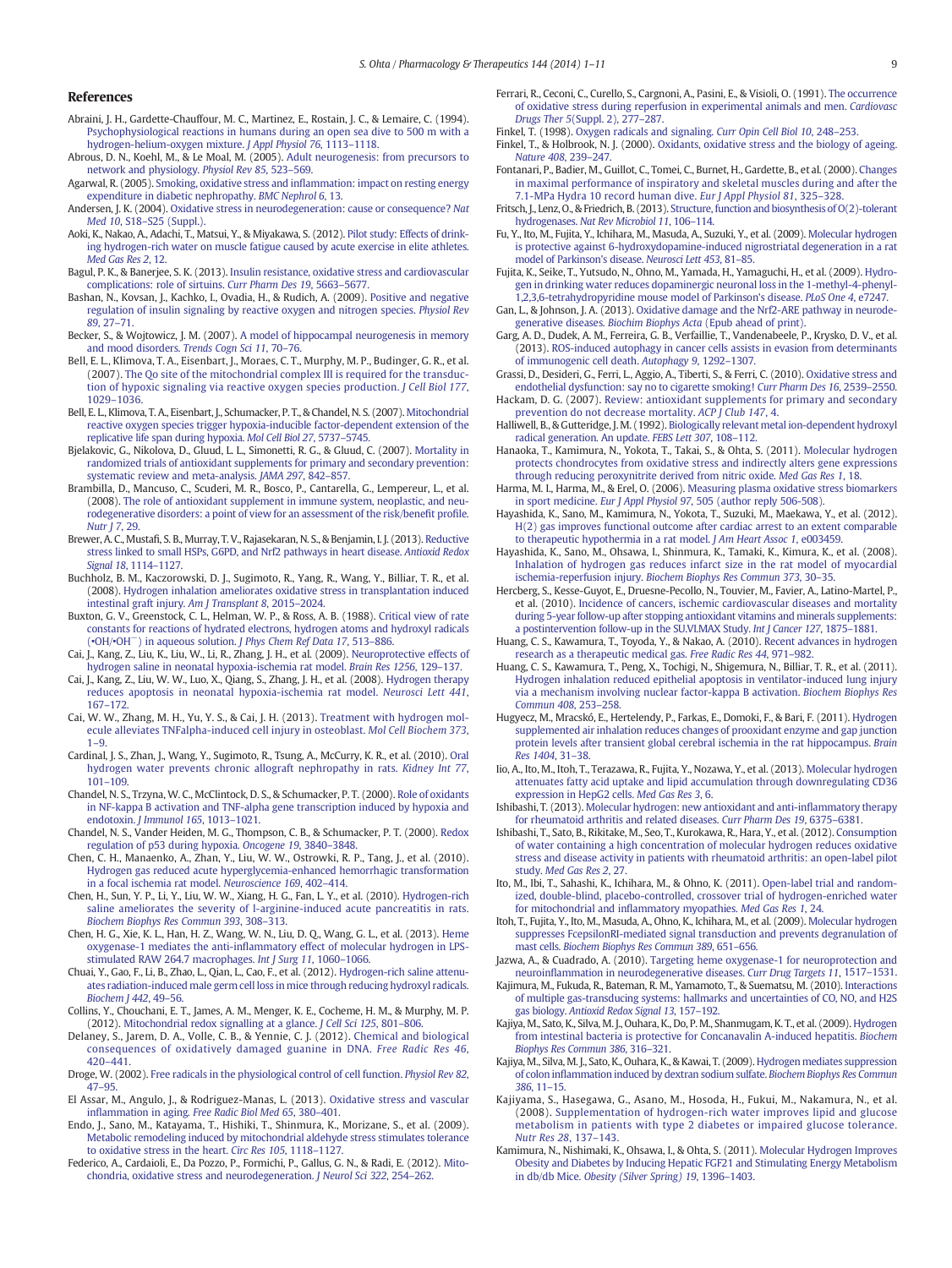- <span id="page-9-0"></span>Kang, K. M., Kang, Y. N., Choi, I. B., Gu, Y., Kawamura, T., Toyoda, Y., et al. (2011). [Effects of](http://refhub.elsevier.com/S0163-7258(14)00094-1/rf0305) [drinking hydrogen-rich water on the quality of life of patients treated with radiotherapy](http://refhub.elsevier.com/S0163-7258(14)00094-1/rf0305) [for liver tumors.](http://refhub.elsevier.com/S0163-7258(14)00094-1/rf0305) Med Gas Res 1, 11.
- Kashfi, K., & Olson, K. R. (2013). [Biology and therapeutic potential of hydrogen sul](http://refhub.elsevier.com/S0163-7258(14)00094-1/rf0310)fide and hydrogen sulfi[de-releasing chimeras.](http://refhub.elsevier.com/S0163-7258(14)00094-1/rf0310) Biochem Pharmacol 85, 689–703.
- Kawai, D., Takaki, A., Nakatsuka, A., Wada, J., Tamaki, N., Yasunaka, T., et al. (2012). [Hydrogen-rich water prevents progression of nonalcoholic steatohepatitis and](http://refhub.elsevier.com/S0163-7258(14)00094-1/rf0315) [accompanying hepatocarcinogenesis in mice.](http://refhub.elsevier.com/S0163-7258(14)00094-1/rf0315) Hepatology 56, 912–921.
- Kawamura, T., Huang, C. S., Tochigi, N., Lee, S., Shigemura, N., Billiar, T. R., et al. (2010). [Inhaled hydrogen gas therapy for prevention of lung transplant-induced ischemia/](http://refhub.elsevier.com/S0163-7258(14)00094-1/rf0320) [reperfusion injury in rats.](http://refhub.elsevier.com/S0163-7258(14)00094-1/rf0320) Transplantation 90, 1344–1351.
- Kawamura, T., Wakabayashi, N., Shigemura, N., Huang, C. S., Masutani, K., Tanaka, Y., et al. (2013). [Hydrogen gas reduces hyperoxic lung injury via the Nrf2 pathway in vivo.](http://refhub.elsevier.com/S0163-7258(14)00094-1/rf0325) Am [J Physiol Lung Cell Mol Physiol 304](http://refhub.elsevier.com/S0163-7258(14)00094-1/rf0325), L646–L656.
- Kawasaki, H., Guan, J., & Tamama, K. (2010). [Hydrogen gas treatment prolongs repli](http://refhub.elsevier.com/S0163-7258(14)00094-1/rf0330)[cative lifespan of bone marrow multipotential stromal cells in vitro while pre](http://refhub.elsevier.com/S0163-7258(14)00094-1/rf0330)[serving differentiation and paracrine potentials.](http://refhub.elsevier.com/S0163-7258(14)00094-1/rf0330) Biochem Biophys Res Commun 397[, 608](http://refhub.elsevier.com/S0163-7258(14)00094-1/rf0330)–613.
- Kim, Y. W., & Byzova, T. V. (2014). [Oxidative stress in angiogenesis and vascular disease.](http://refhub.elsevier.com/S0163-7258(14)00094-1/rf0335) [Blood 123](http://refhub.elsevier.com/S0163-7258(14)00094-1/rf0335), 625–631.
- Kimura, H. (2010). Hydrogen sulfide: from brain to gut. [Antioxid Redox Signal 12](http://refhub.elsevier.com/S0163-7258(14)00094-1/rf0340), 1111–[1123.](http://refhub.elsevier.com/S0163-7258(14)00094-1/rf0340)
- Kubota, M., Shimmura, S., Kubota, S., Miyashita, H., Kato, N., Noda, K., et al. (2011). [Hydrogen](http://refhub.elsevier.com/S0163-7258(14)00094-1/rf0345) [and N-acetyl-L-cysteine rescue oxidative stress-induced angiogenesis in a mouse corneal](http://refhub.elsevier.com/S0163-7258(14)00094-1/rf0345) alkali-burn model. [Invest Ophthalmol Vis Sci 52](http://refhub.elsevier.com/S0163-7258(14)00094-1/rf0345), 427–433.
- Li, L., Ishdorj, G., & Gibson, S. B. (2012). [Reactive oxygen species regulation of autophagy](http://refhub.elsevier.com/S0163-7258(14)00094-1/rf0355) [in cancer: implications for cancer treatment.](http://refhub.elsevier.com/S0163-7258(14)00094-1/rf0355) Free Radic Biol Med 53, 1399–1410.
- Li, G. M., Ji, M. H., Sun, X. J., Zeng, Q. T., Tian, M., Fan, Y. X., et al. (2013). [Effects of](http://refhub.elsevier.com/S0163-7258(14)00094-1/rf0350) [hydrogen-rich saline treatment on polymicrobial sepsis.](http://refhub.elsevier.com/S0163-7258(14)00094-1/rf0350) J Surg Res 181, 279–286.
- Li, D. Z., Zhang, Q. X., Dong, X. X., Li, H. D., & Ma, X. (2013). [Treatment with hydrogen mol](http://refhub.elsevier.com/S0163-7258(14)00094-1/rf0710)[ecules prevents RANKL-induced osteoclast differentiation associated with inhibition](http://refhub.elsevier.com/S0163-7258(14)00094-1/rf0710) [of ROS formation and inactivation of MAPK, AKT and NF-kappa B pathways in murine](http://refhub.elsevier.com/S0163-7258(14)00094-1/rf0710) RAW264.7 cells. J Bone Miner Metab [\(Epub ahead of print\).](http://refhub.elsevier.com/S0163-7258(14)00094-1/rf0710)
- Lillo, R. S., & Parker, E. C. (2000). [Mixed-gas model for predicting decompression sickness](http://refhub.elsevier.com/S0163-7258(14)00094-1/rf0360) in rats. [J Appl Physiol 89](http://refhub.elsevier.com/S0163-7258(14)00094-1/rf0360), 2107–2116.
- Lillo, R. S., Parker, E. C., & Porter, W. R. (1997). [Decompression comparison of helium and](http://refhub.elsevier.com/S0163-7258(14)00094-1/rf0365) [hydrogen in rats.](http://refhub.elsevier.com/S0163-7258(14)00094-1/rf0365) J Appl Physiol 82, 892–901.
- Lin, M. T., & Beal, M. F. (2006). [Mitochondrial dysfunction and oxidative stress in neuro](http://refhub.elsevier.com/S0163-7258(14)00094-1/rf0370)[degenerative diseases.](http://refhub.elsevier.com/S0163-7258(14)00094-1/rf0370) Nature 443, 787–795.
- Lipinski, B. (2011). [Hydroxyl radical and its scavengers in health and disease.](http://refhub.elsevier.com/S0163-7258(14)00094-1/rf0375) Oxid Med [Cell Longev 2011](http://refhub.elsevier.com/S0163-7258(14)00094-1/rf0375), 809696.
- Liu, H., Colavitti, R., Rovira, I. I., & Finkel, T. (2005). [Redox-dependent transcriptional](http://refhub.elsevier.com/S0163-7258(14)00094-1/rf0380) regulation. [Circ Res 97](http://refhub.elsevier.com/S0163-7258(14)00094-1/rf0380), 967–974.
- Liu, J., Wang, X., Shigenaga, M. K., Yeo, H. C., Mori, A., & Ames, B. N. (1996). [Immobilization](http://refhub.elsevier.com/S0163-7258(14)00094-1/rf0385) [stress causes oxidative damage to lipid, protein, and DNA in the brain of rats.](http://refhub.elsevier.com/S0163-7258(14)00094-1/rf0385) FASEB J 10[, 1532](http://refhub.elsevier.com/S0163-7258(14)00094-1/rf0385)–1538.
- Mates, J. M., Segura, J. A., Alonso, F. J., & Marquez, J. (2012). [Oxidative stress in apoptosis](http://refhub.elsevier.com/S0163-7258(14)00094-1/rf0390) [and cancer: an update.](http://refhub.elsevier.com/S0163-7258(14)00094-1/rf0390) Arch Toxicol 86, 1649–1665.
- Matsumoto, A., Yamafuji, M., Tachibana, T., Nakabeppu, Y., Noda, M., & Nakaya, H. (2013). [Oral 'hydrogen water' induces neuroprotective ghrelin secretion in mice.](http://refhub.elsevier.com/S0163-7258(14)00094-1/rf0395) Sci Rep 3, [3273.](http://refhub.elsevier.com/S0163-7258(14)00094-1/rf0395)
- Motterlini, R., & Otterbein, L. E. (2010). [The therapeutic potential of carbon monoxide.](http://refhub.elsevier.com/S0163-7258(14)00094-1/rf0400) Nat [Rev Drug Discov 9](http://refhub.elsevier.com/S0163-7258(14)00094-1/rf0400), 728–743.
- Nagata, K., Nakashima-Kamimura, N., Mikami, T., Ohsawa, I., & Ohta, S. (2009). [Con](http://refhub.elsevier.com/S0163-7258(14)00094-1/rf0405)[sumption of molecular hydrogen prevents the stress-induced impairments in](http://refhub.elsevier.com/S0163-7258(14)00094-1/rf0405) [hippocampus-dependent learning tasks during chronic physical restraint in mice.](http://refhub.elsevier.com/S0163-7258(14)00094-1/rf0405) [Neuropsychopharmacology 34](http://refhub.elsevier.com/S0163-7258(14)00094-1/rf0405), 501–508.
- Nagatani, K., Nawashiro, H., Takeuchi, S., Tomura, S., Otani, N., Osada, H., et al. (2013). [Safety of intravenous administration of hydrogen-enriched](http://refhub.elsevier.com/S0163-7258(14)00094-1/rf0410) fluid in patients with [acute cerebral ischemia: initial clinical studies.](http://refhub.elsevier.com/S0163-7258(14)00094-1/rf0410) Med Gas Res 3, 13.
- Nakai, Y., Sato, B., Ushiama, S., Okada, S., Abe, K., & Arai, S. (2011). [Hepatic oxidoreduction](http://refhub.elsevier.com/S0163-7258(14)00094-1/rf0415)[related genes are upregulated by administration of hydrogen-saturated drinking](http://refhub.elsevier.com/S0163-7258(14)00094-1/rf0415) water. [Biosci Biotechnol Biochem 75](http://refhub.elsevier.com/S0163-7258(14)00094-1/rf0415), 774–776.
- Nakao, A., Kaczorowski, D. J., Wang, Y., Cardinal, J. S., Buchholz, B. M., Sugimoto, R., et al. (2010a). [Amelioration of rat cardiac cold ischemia/reperfusion injury with](http://refhub.elsevier.com/S0163-7258(14)00094-1/rf0420) [inhaled hydrogen or carbon monoxide, or both.](http://refhub.elsevier.com/S0163-7258(14)00094-1/rf0420) J Heart Lung Transplant 29, 544–[553.](http://refhub.elsevier.com/S0163-7258(14)00094-1/rf0420)
- Nakao, A., Toyoda, Y., Sharma, P., Evans, M., & Guthrie, N. (2010b). [Effectiveness of hydro](http://refhub.elsevier.com/S0163-7258(14)00094-1/rf0425)[gen rich water on antioxidant status of subjects with potential metabolic syndrome](http://refhub.elsevier.com/S0163-7258(14)00094-1/rf0425)[an open label pilot study.](http://refhub.elsevier.com/S0163-7258(14)00094-1/rf0425) J Clin Biochem Nutr 46, 140–149.
- Nakashima-Kamimura, N., Mori, T., Ohsawa, I., Asoh, S., & Ohta, S. (2009). [Molecular hy](http://refhub.elsevier.com/S0163-7258(14)00094-1/rf9000)[drogen alleviates nephrotoxicity induced by an anti-cancer drug cisplatin without](http://refhub.elsevier.com/S0163-7258(14)00094-1/rf9000) [compromising anti-tumor activity in mice.](http://refhub.elsevier.com/S0163-7258(14)00094-1/rf9000) Cancer Chemother Pharmacol 64, 753–761.
- Nakayama, M., Kabayama, S., Nakano, H., Zhu, W. J., Terawaki, H., Nakayama, K., et al. (2009). [Biological effects of electrolyzed water in hemodialysis.](http://refhub.elsevier.com/S0163-7258(14)00094-1/rf0435) Nephron Clin Pract 112, c9–[c15.](http://refhub.elsevier.com/S0163-7258(14)00094-1/rf0435)
- Nakayama, M., Nakano, H., Hamada, H., Itami, N., Nakazawa, R., & Ito, S. (2010). [A novel](http://refhub.elsevier.com/S0163-7258(14)00094-1/rf0440) [bioactive haemodialysis system using dissolved dihydrogen \(H2\) produced by](http://refhub.elsevier.com/S0163-7258(14)00094-1/rf0440) [water electrolysis: a clinical trial.](http://refhub.elsevier.com/S0163-7258(14)00094-1/rf0440) Nephrol Dial Transplant 25, 3026–3033.
- Niki, E. (2009). [Lipid peroxidation: physiological levels and dual biological effects.](http://refhub.elsevier.com/S0163-7258(14)00094-1/rf0445) Free [Radic Biol Med 47](http://refhub.elsevier.com/S0163-7258(14)00094-1/rf0445), 469–484.
- Niki, E. (2014). [Biomarkers of lipid peroxidation in clinical material.](http://refhub.elsevier.com/S0163-7258(14)00094-1/rf0450) Biochim Biophys Acta 1840[, 809](http://refhub.elsevier.com/S0163-7258(14)00094-1/rf0450)–817.
- Ning, Y., Shang, Y., Huang, H., Zhang, J., Dong, Y., Xu, W., et al. (2013). [Attenuation of](http://refhub.elsevier.com/S0163-7258(14)00094-1/rf0455) [cigarette smoke-induced airway mucus production by hydrogen-rich saline in rats.](http://refhub.elsevier.com/S0163-7258(14)00094-1/rf0455) [PLoS One 8](http://refhub.elsevier.com/S0163-7258(14)00094-1/rf0455), e83429.
- Noda, K., Shigemura, N., Tanaka, Y., Kawamura, T., Hyun Lim, S., Kokubo, K., et al. (2013). [A](http://refhub.elsevier.com/S0163-7258(14)00094-1/rf0460) [novel method of preserving cardiac grafts using a hydrogen-rich water bath.](http://refhub.elsevier.com/S0163-7258(14)00094-1/rf0460) J Heart [Lung Transplant 32](http://refhub.elsevier.com/S0163-7258(14)00094-1/rf0460), 241–250.
- Oharazawa, H., Igarashi, T., Yokota, T., Fujii, H., Suzuki, H., Machide, M., et al. (2010). [Protec](http://refhub.elsevier.com/S0163-7258(14)00094-1/rf0465)[tion of the retina by rapid diffusion of hydrogen: administration of hydrogen-loaded](http://refhub.elsevier.com/S0163-7258(14)00094-1/rf0465) [eye drops in retinal ischemia-reperfusion injury.](http://refhub.elsevier.com/S0163-7258(14)00094-1/rf0465) Invest Ophthalmol Vis Sci 51, 487–492.
- Ohsawa, I., Ishikawa, M., Takahashi, K., Watanabe, M., Nishimaki, K., Yamagata, K., et al. (2007). [Hydrogen acts as a therapeutic antioxidant by selectively reducing cytotoxic](http://refhub.elsevier.com/S0163-7258(14)00094-1/rf0470) [oxygen radicals.](http://refhub.elsevier.com/S0163-7258(14)00094-1/rf0470) Nat Med 13, 688–694.
- Ohsawa, I., Nishimaki, K., Yamagata, K., Ishikawa, M., & Ohta, S. (2008). [Consumption](http://refhub.elsevier.com/S0163-7258(14)00094-1/rf0475) [of hydrogen water prevents atherosclerosis in apolipoprotein E knockout mice.](http://refhub.elsevier.com/S0163-7258(14)00094-1/rf0475) [Biochem Biophys Res Commun 377](http://refhub.elsevier.com/S0163-7258(14)00094-1/rf0475), 1195–1198.

Ohta, S. (2011). [Recent progress toward hydrogen medicine: potential of molecular](http://refhub.elsevier.com/S0163-7258(14)00094-1/rf0480) [hydrogen for preventive and therapeutic applications.](http://refhub.elsevier.com/S0163-7258(14)00094-1/rf0480) Curr Pharm Des 17, 2241–2252.

- Ohta, S. (2012). [Molecular hydrogen is a novel antioxidant to ef](http://refhub.elsevier.com/S0163-7258(14)00094-1/rf0485)ficiently reduce oxidative [stress with potential for the improvement of mitochondrial diseases.](http://refhub.elsevier.com/S0163-7258(14)00094-1/rf0485) Biochim Biophys [Acta 1820](http://refhub.elsevier.com/S0163-7258(14)00094-1/rf0485), 586–594.
- Ono, H., Nishijima, Y., Adachi, N., Sakamoto, M., Kudo, Y., Kaneko, K., et al. (2012a). [A basic](http://refhub.elsevier.com/S0163-7258(14)00094-1/rf0490) [study on molecular hydrogen \(H2\) inhalation in acute cerebral ischemia patients for](http://refhub.elsevier.com/S0163-7258(14)00094-1/rf0490) [safety check with physiological parameters and measurement of blood H2 level.](http://refhub.elsevier.com/S0163-7258(14)00094-1/rf0490) Med [Gas Res 2](http://refhub.elsevier.com/S0163-7258(14)00094-1/rf0490), 21.
- Ono, H., Nishijima, Y., Adachi, N., Sakamoto, M., Kudo, Y., Nakazawa, J., et al. (2012b). [Hydrogen\(H2\) treatment for acute erythymatous skin diseases. A report of 4 patients](http://refhub.elsevier.com/S0163-7258(14)00094-1/rf0715) [with safety data and a non-controlled feasibility study with H2 concentration](http://refhub.elsevier.com/S0163-7258(14)00094-1/rf0715) [measurement on two volunteers.](http://refhub.elsevier.com/S0163-7258(14)00094-1/rf0715) Med Gas Res 2, 14.
- Ono, H., Nishijima, Y., Adachi, N., Tachibana, S., Chitoku, S., Mukaihara, S., et al. (2011). [Im](http://refhub.elsevier.com/S0163-7258(14)00094-1/rf0725)[proved brain MRI indices in the acute brain stem infarct sites treated with hydroxyl](http://refhub.elsevier.com/S0163-7258(14)00094-1/rf0725) [radical scavengers, Edaravone and hydrogen, as compared to Edaravone alone. A](http://refhub.elsevier.com/S0163-7258(14)00094-1/rf0725) [non-controlled study.](http://refhub.elsevier.com/S0163-7258(14)00094-1/rf0725) Med Gas Res 1, 12.
- Park, D. J., Agarwal, A., & George, J. F. (2010). [Heme oxygenase-1 expression in murine](http://refhub.elsevier.com/S0163-7258(14)00094-1/rf0495) dendritic cell subpopulations: effect on CD8 + dendritic cell differentiation in vivo. [Am J Pathol 176](http://refhub.elsevier.com/S0163-7258(14)00094-1/rf0495), 2831–2839.
- Radi, R. (2013). [Peroxynitrite, a stealthy biological oxidant.](http://refhub.elsevier.com/S0163-7258(14)00094-1/rf0500) J Biol Chem 288, 26464–26472. Reuter, S., Gupta, S. C., Chaturvedi, M. M., & Aggarwal, B. B. (2010). [Oxidative stress,](http://refhub.elsevier.com/S0163-7258(14)00094-1/rf0505)
- infl[ammation, and cancer: how are they linked?](http://refhub.elsevier.com/S0163-7258(14)00094-1/rf0505) Free Radic Biol Med 49, 1603–1616. Ristow, M., & Zarse, K. (2010). [How increased oxidative stress promotes longevity and](http://refhub.elsevier.com/S0163-7258(14)00094-1/rf0510)
- [metabolic health: The concept of mitochondrial hormesis \(mitohormesis\).](http://refhub.elsevier.com/S0163-7258(14)00094-1/rf0510) Exp [Gerontol 45](http://refhub.elsevier.com/S0163-7258(14)00094-1/rf0510), 410–418.
- Sahay, A., & Hen, R. (2007). [Adult hippocampal neurogenesis in depression.](http://refhub.elsevier.com/S0163-7258(14)00094-1/rf0515) Nat Neurosci 10[, 1110](http://refhub.elsevier.com/S0163-7258(14)00094-1/rf0515)–1115.
- Salganik, R. I. (2001). The benefi[ts and hazards of antioxidants: controlling apoptosis and](http://refhub.elsevier.com/S0163-7258(14)00094-1/rf0720) [other protective mechanisms in cancer patients and the human population.](http://refhub.elsevier.com/S0163-7258(14)00094-1/rf0720) J Am Coll Nutr 20, 464S–[472S \(discussion 473S-475S\).](http://refhub.elsevier.com/S0163-7258(14)00094-1/rf0720)
- Sauer, H., Wartenberg, M., & Hescheler, J. (2001). [Reactive oxygen species as intracellular](http://refhub.elsevier.com/S0163-7258(14)00094-1/rf0520) [messengers during cell growth and differentiation.](http://refhub.elsevier.com/S0163-7258(14)00094-1/rf0520) Cell Physiol Biochem 11, 173–186.
- Schapira, A. H. (2008). [Mitochondria in the aetiology and pathogenesis of Parkinson's](http://refhub.elsevier.com/S0163-7258(14)00094-1/rf0525) disease. [Lancet Neurol 7](http://refhub.elsevier.com/S0163-7258(14)00094-1/rf0525), 97–109.
- Schoenfeld, M. P., Ansari, R. R., Nakao, A., & Wink, D. (2012). [A hypothesis on biological](http://refhub.elsevier.com/S0163-7258(14)00094-1/rf0530) [protection from space radiation through the use of new therapeutic gases as medical](http://refhub.elsevier.com/S0163-7258(14)00094-1/rf0530) [counter measures.](http://refhub.elsevier.com/S0163-7258(14)00094-1/rf0530) Med Gas Res 2, 8.
- Schoenfeld, M. P., Ansari, R. R., Zakrajsek, J. F., Billiar, T. R., Toyoda, Y., Wink, D. A., et al. (2011). [Hydrogen therapy may reduce the risks related to radiation-induced oxidative](http://refhub.elsevier.com/S0163-7258(14)00094-1/rf0535) stress in space flight. [Med Hypotheses 76](http://refhub.elsevier.com/S0163-7258(14)00094-1/rf0535), 117–118.
- Setsukinai, K., Urano, Y., Kakinuma, K., Majima, H. J., & Nagano, T. (2003). [Development](http://refhub.elsevier.com/S0163-7258(14)00094-1/rf0540) of novel fl[uorescence probes that can reliably detect reactive oxygen species and](http://refhub.elsevier.com/S0163-7258(14)00094-1/rf0540) [distinguish speci](http://refhub.elsevier.com/S0163-7258(14)00094-1/rf0540)fic species. J Biol Chem 278, 3170–3175.
- Shimouchi, A., Nose, K., Shirai, M., & Kondo, T. (2012). [Estimation of molecular hydrogen](http://refhub.elsevier.com/S0163-7258(14)00094-1/rf0545) [consumption in the human whole body after the ingestion of hydrogen-rich water.](http://refhub.elsevier.com/S0163-7258(14)00094-1/rf0545) [Adv Exp Med Biol 737](http://refhub.elsevier.com/S0163-7258(14)00094-1/rf0545), 245–250.
- Shinbo, T., Kokubo, K., Sato, Y., Hagiri, S., Hataishi, R., Hirose, M., et al. (2013). [Breathing](http://refhub.elsevier.com/S0163-7258(14)00094-1/rf0550) [nitric oxide plus hydrogen gas reduces ischemia-reperfusion injury and nitrotyrosine](http://refhub.elsevier.com/S0163-7258(14)00094-1/rf0550) production in murine heart. Am J [Physiol Heart Circ Physiol 305](http://refhub.elsevier.com/S0163-7258(14)00094-1/rf0550), H542–H550.
- Song, G., Li, M., Sang, H., Zhang, L., Li, X., Yao, S., et al. (2013). [Hydrogen-rich water](http://refhub.elsevier.com/S0163-7258(14)00094-1/rf0555) [decreases serum LDL-cholesterol levels and improves HDL function in patients with](http://refhub.elsevier.com/S0163-7258(14)00094-1/rf0555) [potential metabolic syndrome.](http://refhub.elsevier.com/S0163-7258(14)00094-1/rf0555) J Lipid Res 54, 1884–1893.
- Steinhubl, S. R. (2008). [Why have antioxidants failed in clinical trials?](http://refhub.elsevier.com/S0163-7258(14)00094-1/rf0560) Am J Cardiol 101, 14D–[19D.](http://refhub.elsevier.com/S0163-7258(14)00094-1/rf0560)
- Sun, Q., Cai, J., Liu, S., Liu, Y., Xu, W., Tao, H., et al. (2011a). [Hydrogen-rich saline provides](http://refhub.elsevier.com/S0163-7258(14)00094-1/rf0565) [protection against hyperoxic lung injury.](http://refhub.elsevier.com/S0163-7258(14)00094-1/rf0565) J Surg Res 165, e43–e49.
- Sun, Q., Cai, J., Zhou, J., Tao, H., Zhang, J. H., Zhang, W., et al. (2011b). [Hydrogen-rich saline](http://refhub.elsevier.com/S0163-7258(14)00094-1/rf0570) [reduces delayed neurologic sequelae in experimental carbon monoxide toxicity.](http://refhub.elsevier.com/S0163-7258(14)00094-1/rf0570) Crit [Care Med 39](http://refhub.elsevier.com/S0163-7258(14)00094-1/rf0570), 765–769.
- Sun, Q., Kang, Z., Cai, J., Liu, W., Liu, Y., Zhang, J. H., et al. (2009). [Hydrogen-rich saline](http://refhub.elsevier.com/S0163-7258(14)00094-1/rf0575) [protects myocardium against ischemia/reperfusion injury in rats.](http://refhub.elsevier.com/S0163-7258(14)00094-1/rf0575) Exp Biol Med [\(Maywood\) 234](http://refhub.elsevier.com/S0163-7258(14)00094-1/rf0575), 1212–1219.
- Szabó, C. (2007). [Hydrogen sulphide and its therapeutic potential.](http://refhub.elsevier.com/S0163-7258(14)00094-1/rf0580) Nat Rev Drug Discov 6, 917–[935.](http://refhub.elsevier.com/S0163-7258(14)00094-1/rf0580)
- Tanaka, Y., Shigemura, N., Kawamura, T., Noda, K., Isse, K., Stolz, D. B., et al. (2012). Profi[ling](http://refhub.elsevier.com/S0163-7258(14)00094-1/rf0585) [molecular changes induced by hydrogen treatment of lung allografts prior to procure](http://refhub.elsevier.com/S0163-7258(14)00094-1/rf0585)ment. [Biochem Biophys Res Commun 425](http://refhub.elsevier.com/S0163-7258(14)00094-1/rf0585), 873–879.
- Tanriverdi, H., Evrengul, H., Kuru, O., Tanriverdi, S., Seleci, D., Enli, Y., et al. (2006). [Ciga](http://refhub.elsevier.com/S0163-7258(14)00094-1/rf0590)[rette smoking induced oxidative stress may impair endothelial function and coronary](http://refhub.elsevier.com/S0163-7258(14)00094-1/rf0590) blood fl[ow in angiographically normal coronary arteries.](http://refhub.elsevier.com/S0163-7258(14)00094-1/rf0590) Circ J 70, 593–599.
- Terasaki, Y., Ohsawa, I., Terasaki, M., Takahashi, M., Kunugi, S., Dedong, K., et al. (2011). [Hydrogen therapy attenuates irradiation-induced lung damage by reducing oxidative](http://refhub.elsevier.com/S0163-7258(14)00094-1/rf0595) stress. [Am J Physiol Lung Cell Mol Physiol 301](http://refhub.elsevier.com/S0163-7258(14)00094-1/rf0595), L415–L426.